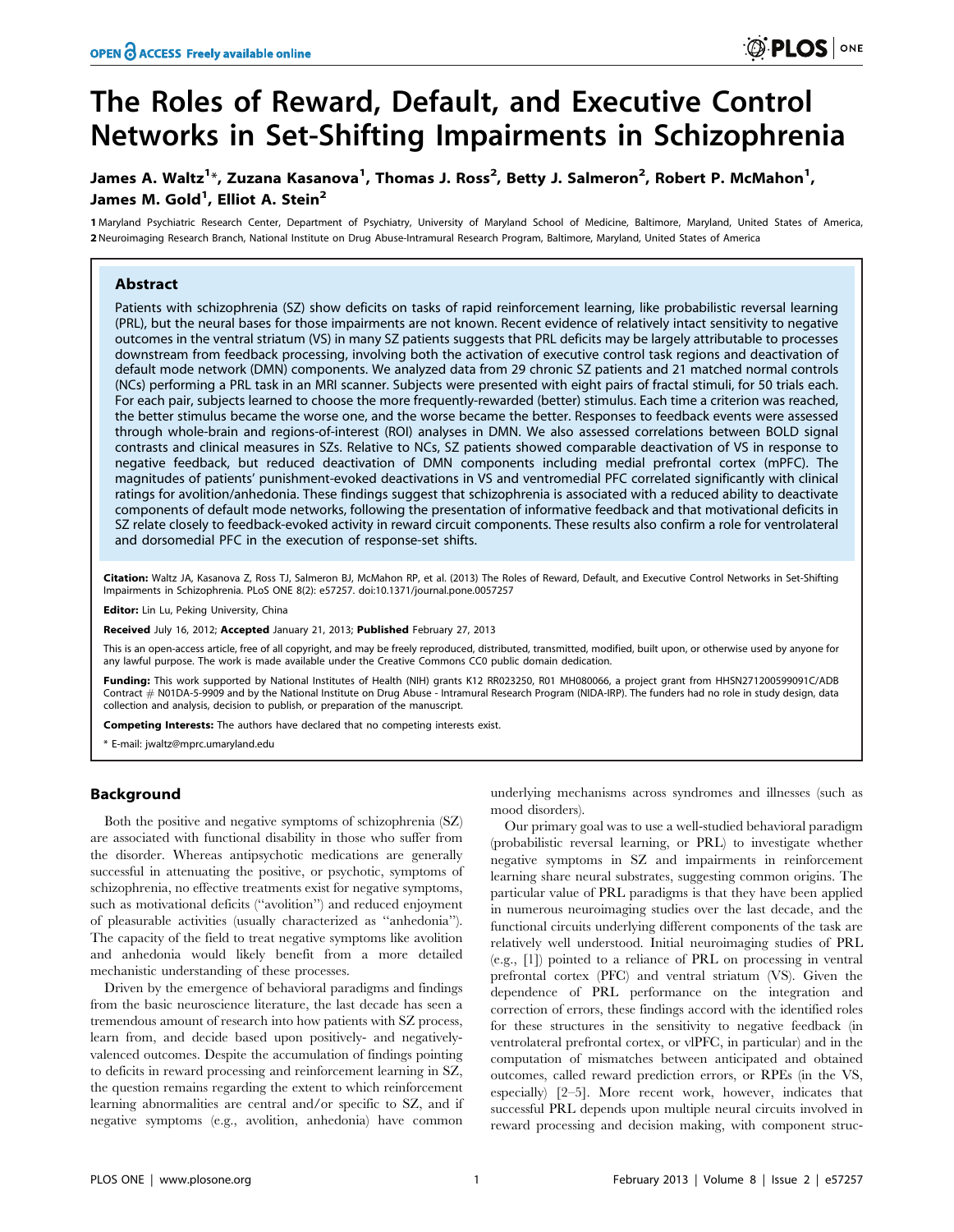tures including dorsolateral prefrontal cortex (dlPFC), dorsomedial prefrontal cortex (dmPFC), and amygdala [6], all of which are highly interconnected with vlPFC and VS [7–9].

We previously conducted a behavioral study with a PRL paradigm, the results of which pointed to particular problem of reversing learned associations in SZ [10]. This behavioral finding led us to conjecture that PRL deficits in SZ emerge, at least in part, from an abnormal sensitivity to negative feedback, as well as dysfunction in signaling mismatches between anticipated and obtained outcomes (RPEs), brought on by dysfunction in vlPFC and VS.

However, PRL deficits need not stem directly from a reduced sensitivity to either positive or negative outcomes. For example, SZ patients would also achieve fewer reversals in a probabilistic environment if they were *overly-sensitive* to punishments (some of which would be invalid), and thus shifted too readily (i.e., showed difficulty in maintaining set following rewards). Alternatively, even if SZ patients showed normal sensitivity to positive or negative feedback, they might have difficulty in using that feedback to drive subsequent behavior, either because they had a reduced ability to update representations of the value of stimuli and actions following feedback [11] or because they had a reduced ability to appropriately modulate attention (to subsequent stimuli, actions, and feedback) following surprising punishments. A reduced ability to update representations of the value of stimuli and actions following feedback would likely involve dysfunction primarily in ventral and medial PFC regions, such as pregenual and dorsal anterior cingulate cortex [12,13].

Based on our previous behavioral findings [14,15], we predicted that SZ patients would show impaired PRL performance, relative to controls, brought on by both non-normative lose-shift behavior and non-normative win-stay behavior. That is to say: we expected SZs to be both less likely than controls to shift to the responsealternative after a punishment, and less likely than controls to stay with the current response after a reward. Based on our previous neuroimaging finding of abnormal prefrontal responses to monetary losses in SZ patients [16], but intact striatal responses, we predicted that impaired PRL performance in SZs would be accompanied by reduced differentiation between rewards and punishments in cortex (vmPFC), though not necessarily in striatum. Finally, based on our previous finding [16], we hypothesized that sensitivity to feedback valence in striatum would be predictive of negative symptom severity, especially avolition and anhedonia, though not necessarily of a diagnosis of schizophrenia itself.

A second major goal of the work was to examine the contributions of broader networks (those in addition to brain reward circuits) to deficits in reinforcement learning and motivation in SZ. Critically, recent research has revealed that the ability to carry out goal-directed behavior involves both the activation of so-called task-positive regions and the suppression of activity in so-called task-negative regions [17–19]. A failure to adaptively modulate attention based on the unexpectedness of feedback, then, would likely be associated not only with a reduced ability to engage task network components (also known as executive control networks, ECN), but also with a reduced ability to suppress activity in task-negative regions, such as default mode network (DMN) structures [17,19,20]. The DMN is comprised of a set of brain regions that typically deactivate during performance of cognitive tasks [21] and is often identified using task-free functional connectivity MRI [22]. Thus, one would expect reduced DMN deactivation during task performance to be a neural correlate of a failure to adaptively modulate attention based on the salience of feedback. In the current study, we examined: 1) the differential deactivation of DMN nodes (relative to baseline) across conditions, as signals of the ability of stimuli to modulate attention; and 2) group differences in contrasts in DMN activations in response to stimuli and events, as indicators of the relative abilities of patients and controls to modulate attention according to the salience of stimuli and events.

In fact, evidence indicates that DMN deactivation figures critically in attentional-set-shifting [23–25]. Apart from reduced general attention-related DMN deactivation, reduced task-specific deactivations have been observed in SZ patients in the context of cognitive task performance and attributed to DMN dysfunction [26–28]. Additional research [29] has found reduced segregation among default mode and executive control networks at rest, a fact which may explain a reduced ability to adaptively suppress DMN activity during task performance in SZ. We specifically wanted to investigate: 1) whether SZ patients showed reduced task-related deactivations in the context of RL (that is, whether they showed reduced deactivations in response to salient *feedback*); and 2) whether reduced task-related deactivations were observed in SZ in independently-identified DMN structures. To this end, we quantified task-related DMN suppression, after first identifying a set of DMN regions of interest (ROIs), through a separate analysis of resting state connectivity in the same subjects, in the same session.

Based on evidence of well-established deficits in SZ patients in ECN network function in the context of cognitive control tasks [30], we predicted that SZ patients would exhibit abnormal responses to negative feedback preceding choices to switch in dmPFC, dlPFC, and vlPFC. We further hypothesized that, in addition to reduced task-related ECN activations, SZ patients would also exhibit attenuated responses (reduced deactivations) to unexpected outcomes in DMN components, such as vmPFC and posterior cingulate cortex (PCC).

## Methods

## Recruiting and Screening of Participants

Thirty-five patients and 23 healthy control subjects, matched on demographic characteristics and smoking status, underwent MRI scanning. All participants were right-handed, as determined by the Edinburgh Handedness Inventory [31], and provided written informed consent to protocols approved by the Institutional Review Boards of the National Institute on Drug Abuse's Intramural Research Program (Protocol 05-DA-N401) and the University of Maryland School of Medicine (Protocol HP-00042701). To ensure understanding of the study, all participants with a diagnosis of schizophrenia were administered the Evaluation to Sign Consent (ESC) [32], a short questionnaire about study demands and risks, as well as subject rights. No patient was enrolled in the study without first demonstrating adequate performance (at least 10 points out of a possible 12) on the ESC. All patients were on stable antipsychotic medication regimens (no changes for four weeks), all with second-generation antipsychotics (SGAs). The diagnosis of schizophrenia or schizoaffective disorder in patients was confirmed using the SCID-I [33], as was the absence of Axis I diagnoses in control participants. Control participants diagnosed with Axis II personality disorders, based on screening with the SIDP-R [34], were also excluded. All participants underwent medical screening, involving a medical history and physical exam. Exclusionary criteria included: pregnancy, current illegal drug use (both verified by urine screens), admission of past substance dependence, and any neurological or medical illness that might confound data interpretation. Participants were instructed to abstain from alcohol for 24 hours prior to study visits (verified by a breathalyzer); smokers were allowed to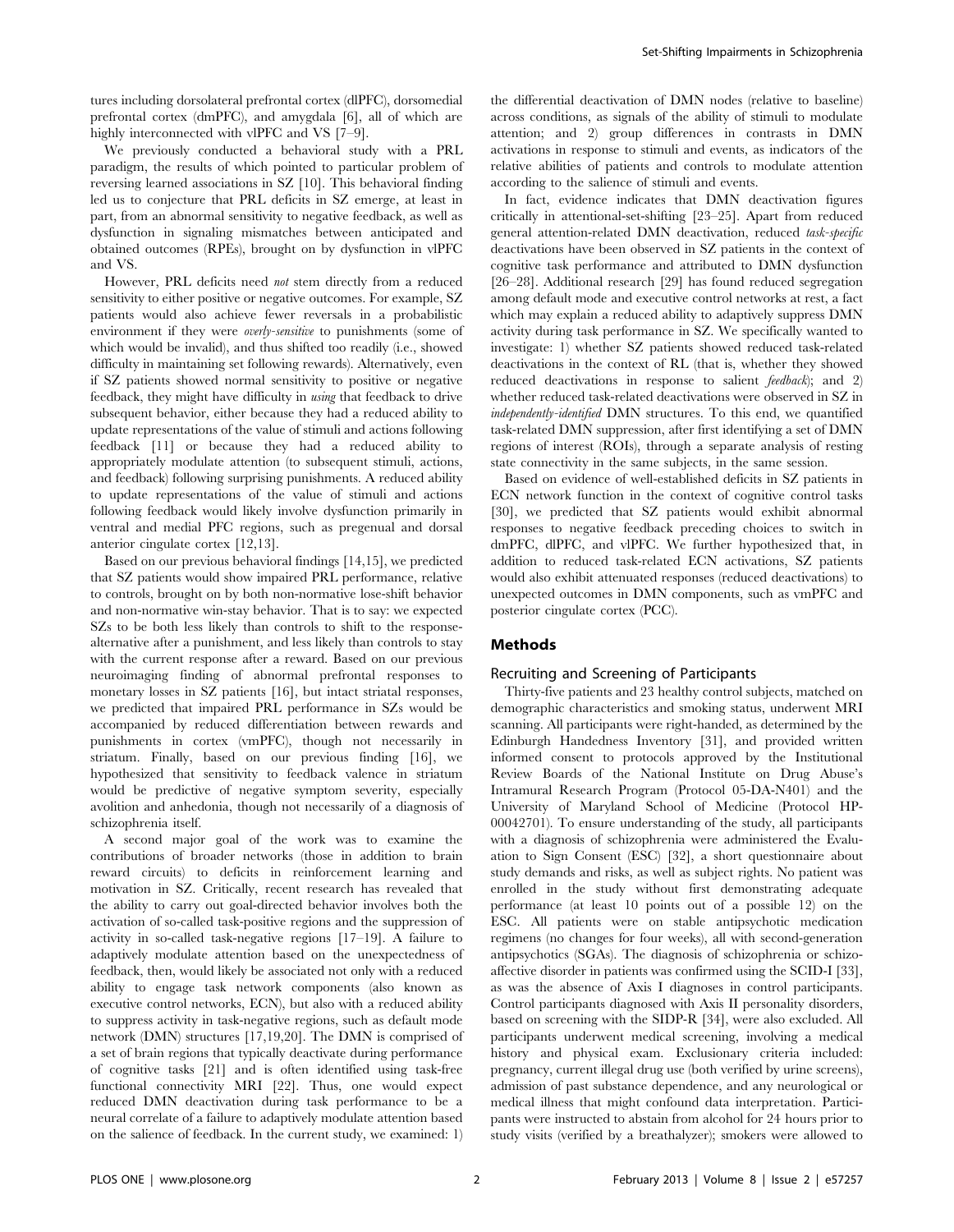smoke prior to MRI scanning, so as to avoid potential effects of nicotine withdrawal.

# General Procedures

Outside of the MRI scanner, cognitive function was assessed using three standard measures: the Wechsler Abbreviated Scale of Intelligence (WASI) [35], the Wechsler Test of Adult Reading (WTAR) [36], and the Repeatable Battery for the Assessment of Neuropsychological Status (RBANS) [37,38]. In order to assess the extent to which all study participants experience pleasure both physically and in social contexts, all subjects completed the Scales for Physical and Social Anhedonia [39]. Standard symptom ratings were obtained for all patients using the Scale for the Assessment of Negative Symptoms (SANS) [40], the Brief Psychiatric Rating Scale (BPRS) [41], and the Calgary Depression Scale (CDS) [42].

## Probabilistic Reversal Learning (PRL) task

In order to investigate processes involved in feedback-driven learning and choice, we administered a PRL task based on Cools et al. [1], in conjunction with functional magnetic resonance imaging (fMRI; see Figure 1A). Prior to MRI scanning, subjects were instructed on how to perform the task on a desktop computer, before undergoing a training session in a mock scanner (see Supporting Information for details on instructions and training). In the MRI scanner, subjects were presented with eight blocks of 50 trials, each with two unique fractal patterns. Trials were separated in time by a variable ITI (range: 1–3 s; mean: 2 s). The left/right ordering of the stimuli was randomized, and the stimuli appeared for 2 seconds. Once a choice was made by a left or right button-press, a blue frame surrounded the chosen fractal for the duration of the exposure (2 s-RT), with feedback presented at fixation (either  $+5¢$  in green, or  $-5¢$  in red). In each pair, the choice of one pattern resulted in a gain 80% of the time and a loss 20% of the time, while the other resulted in a gain 20% of the time and a loss 80% of the time (termed an 80%/20% discrimination). When subjects achieved a criterion of nine choices of the better stimulus in a run of ten trials, the infrequently rewarded stimulus became the better choice, and the frequently rewarded stimulus became the worse choice.

Subjects achieved as many reversals as they could within a block of 50 trials, after which they were presented with the next pair and required to learn a new discrimination, with the same reinforcement probabilities. The purpose of presenting subjects with eight separate probabilistic discriminations to learn was to enable us to contrast performance in initial discrimination learning with performance during attempts to reverse the initial discrimination, once learned. It also limited the number of incorrect trials experienced by subjects before they were given a chance to learn a new discrimination. Subjects who achieved fewer than 5 (of the 8 possible) discriminations or performed fewer than 50 reversal trials (trials after achieving criterion on the initial discrimination in a block) during the MRI scanning session were excluded from further analyses. These criteria applied to six patients and two controls; thus 29 patients and 21 controls were included in group analyses of subject behavioral and MRI data (see Table 1 for subject details).

## Analyses of behavioral data

In addition to its valence, we considered two additional aspects of feedback: 1) whether the feedback was valid or not (depending on whether the better stimulus was rewarded or punished); and 2) whether the feedback prompted the subject to "stay" with the current stimulus on the next trial, or "shift" to the alternative. Based on these two properties of feedback, we considered three classes of negative feedback events, or "errors", as defined by [1] (see Figure 1A): 1) instances of "invalid" negative feedback (when a subject was punished for choosing the better stimulus; termed "probabilistic errors" by [1]); 2) instances of "valid" negative feedback leading to shifts (when a subject was punished for choosing the worse stimulus, and subsequently shifted to the alternate stimulus; termed "final reversal errors" by [1]); and 3) instances of "valid" negative feedback leading to stays (when a subject was punished for choosing the worse stimulus, but then chose the same stimulus again; termed "preceding reversal errors" by [1]). A response was considered to be ''correct'' if it involved the choice of the more frequently rewarded stimulus (not necessarily if it involved positive feedback). Therefore, choices of the more frequently rewarded stimulus resulting in negative feedback (probabilistic errors) were actually considered to be correct.

Behavioral measures submitted to second-level analyses included initial discriminations achieved, total reversals achieved, the percentage of incorrect responses made in learning initial discriminations, and the percentage of incorrect responses made following learning of initial discriminations. We used Mann-Whitney U-tests to examine group differences in initial discriminations achieved and reversals achieved and t-tests to examine group differences in percentages of incorrect responses made in the discrimination and reversal phases. Independent-samples ttests examined effects of diagnostic group on subjects' rates of switching to the alternate stimulus evoked by the following feedback events: 1) any kind of feedback; 2) valid negative feedback (called Valid Lose-Shifts, or Appropriate Shifts); 3) invalid negative feedback (called Invalid Lose-Shifts); and 4) valid positive feedback (called Valid Win-shifts).

#### MRI data acquisition

In conjunction with the performance of the PRL task, wholebrain functional EPI images were acquired using a 3-T Siemens Allegra scanner (Erlangen, Germany) for measurement of T2\* weighted BOLD effects  $(64 \times 64$  matrix; FOV =  $22 \times 22$  cm; TR = 2 s; TE = 27 ms; FA =  $80^{\circ}$ ). In order to reduce susceptibility artifacts [43,44], we used 4-mm oblique axial slices,  $30^{\circ}$  axial to coronal. We acquired 213 volumes in each of four runs, and each run consisted of two blocks of 50 trials presented serially (each block with a different pair of fractal patterns). The four EPI scans thus lasted about 28.5 minutes and were accompanied by 400 task trials. Head motion was minimized using foam padding or foam molding, and in each scanning session, a whole-brain oblique axial T1-weighted structural image (MPRAGE) was acquired for anatomical reference  $(1-\text{mm}^3)$  isotropic voxels;  $\overrightarrow{\text{TR}} = 2.5$  s; TE = 4.38 ms;  $FA = 8^{\circ}$ ).

Resting state MRI data were collected from 49 of the 50 subjects with usable probabilistic reversal learning (PRL) task data during the same session as the functional data. During the resting scans, subjects were given a simple instruction to rest and keep their eyes open. A static neutral image (the projector's logo) was presented on the screen during the resting scan. Resting-state fMRI were acquired with the same EPI sequence using for the event-related data (150 volumes), immediately after performance of the PRL task.

# Preprocessing of resting state MRI data

Data were analyzed in AFNI [45] and the SPM toolbox [46] for Matlab (The MathWorks, Inc.; Natick, MA). Volumes were slicetiming aligned and motion corrected to the base volume that minimally deviated from other volumes using an AFNI built-in algorithm. After linear de-trending of the time course of each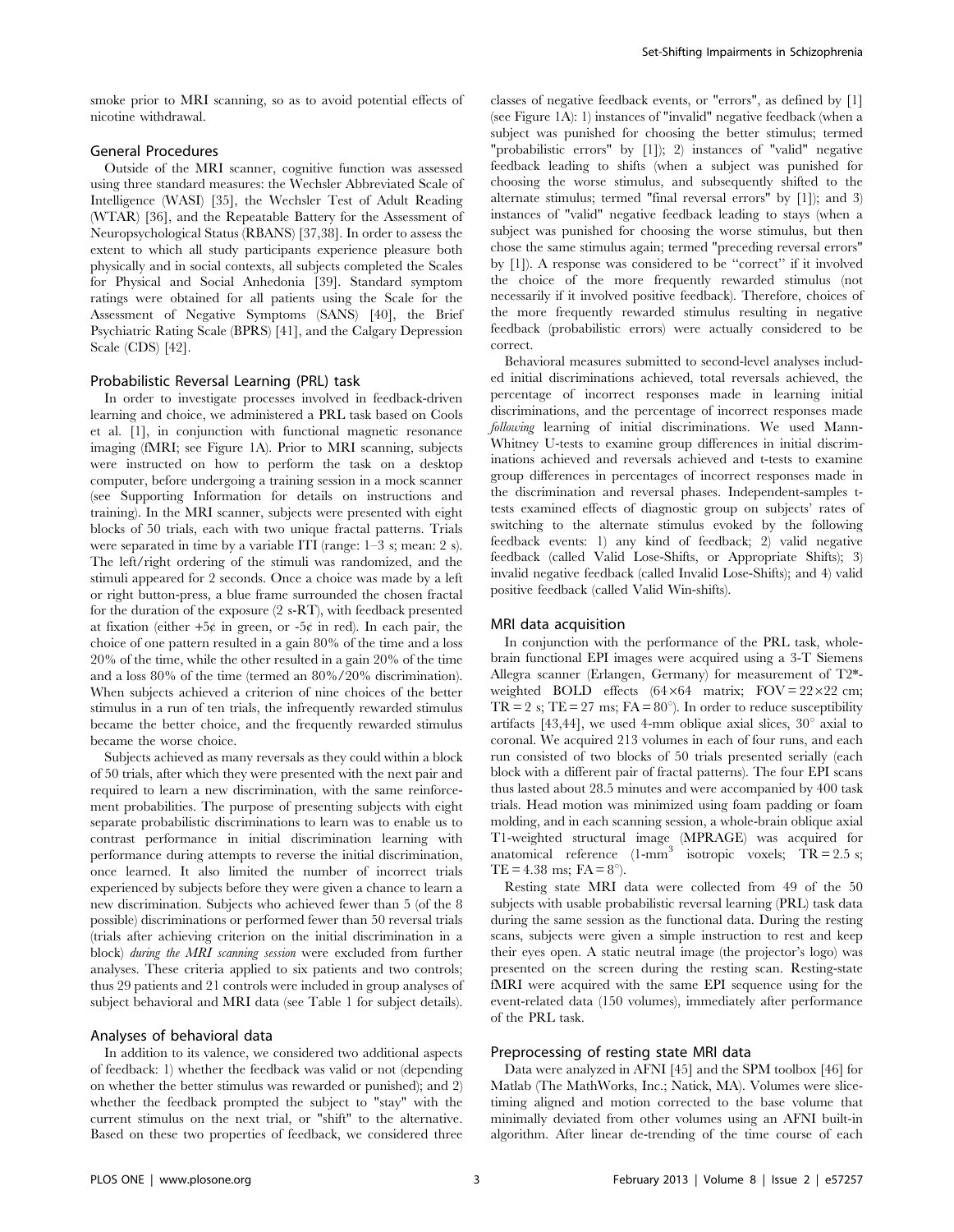

Figure 1. Probabilistic Reversal Learning task and results. (A) Probabilistic Reversal Learning task, showing types of feedback events. (B) RL task Discrimination and Reversal stages achieved in SZ patients and controls. (C) Proportions of different types of RL task events leading to performance shifts.

doi:10.1371/journal.pone.0057257.g001

voxel, volumes were spatially normalized and resampled to Talairach space at  $3\times3\times3$  mm<sup>3</sup>, spatially smoothed (FWHM, 6 mm), and temporally low-pass filtered ( $f_{\text{cut-off}} = 0.1 \text{ Hz}$ ).

#### Identification of Default Mode Network ROIs

The DMN was identified from functional connectivity analyses of resting state data, using a PCC seed comprised of a 10-mm radius sphere centered on left PCC (coordinates:  $-5$ ,  $-49$ , 40, as specified by [47], one of the canonical papers on the identification of distinction neural processing networks using functional MRI). Correlation analyses were performed by calculating the crosscorrelation coefficient (CC) between the PCC time course extracted by averaging time courses of all of the voxels in the PCC ROI and the time courses of each voxel of the brain, including the six rigid head-motion parameter time courses, the average time course in white matter, and average time course in cerebrospinal fluid as nuisance covariates [47,48]. A white matter mask was generated by segmenting the high-resolution anatomical images in SPM5 and down-gridding the obtained white matter masks to the same resolution as the functional data [49]. These nuisance covariates regress out fluctuations likely to be irrelevant to neuronal activity [47]. For each participant, a PCC-seed-based whole-brain CC resting-state functional connectivity (rsFC) map was generated and then transformed to a z-map based on the Fisher z-transformation, a step that identified the functional connectivity of the PCC. Two-tailed one-sample t-tests were performed on the z-score maps to obtain group rsFC maps of the PCC at  $p<0.05$ , corrected (voxel-wise threshold of  $p<0.001$ ) [50], for: 1) controls only; 2) SZ patients only; and 3) the entire sample. Coordinates of the centers of mass of resulting ROIs are shown in Table 2. Finally, we compared rsFC values in these regions across subjects groups, using independent samples t-tests (again using a threshold of  $p<0.05$ , corrected).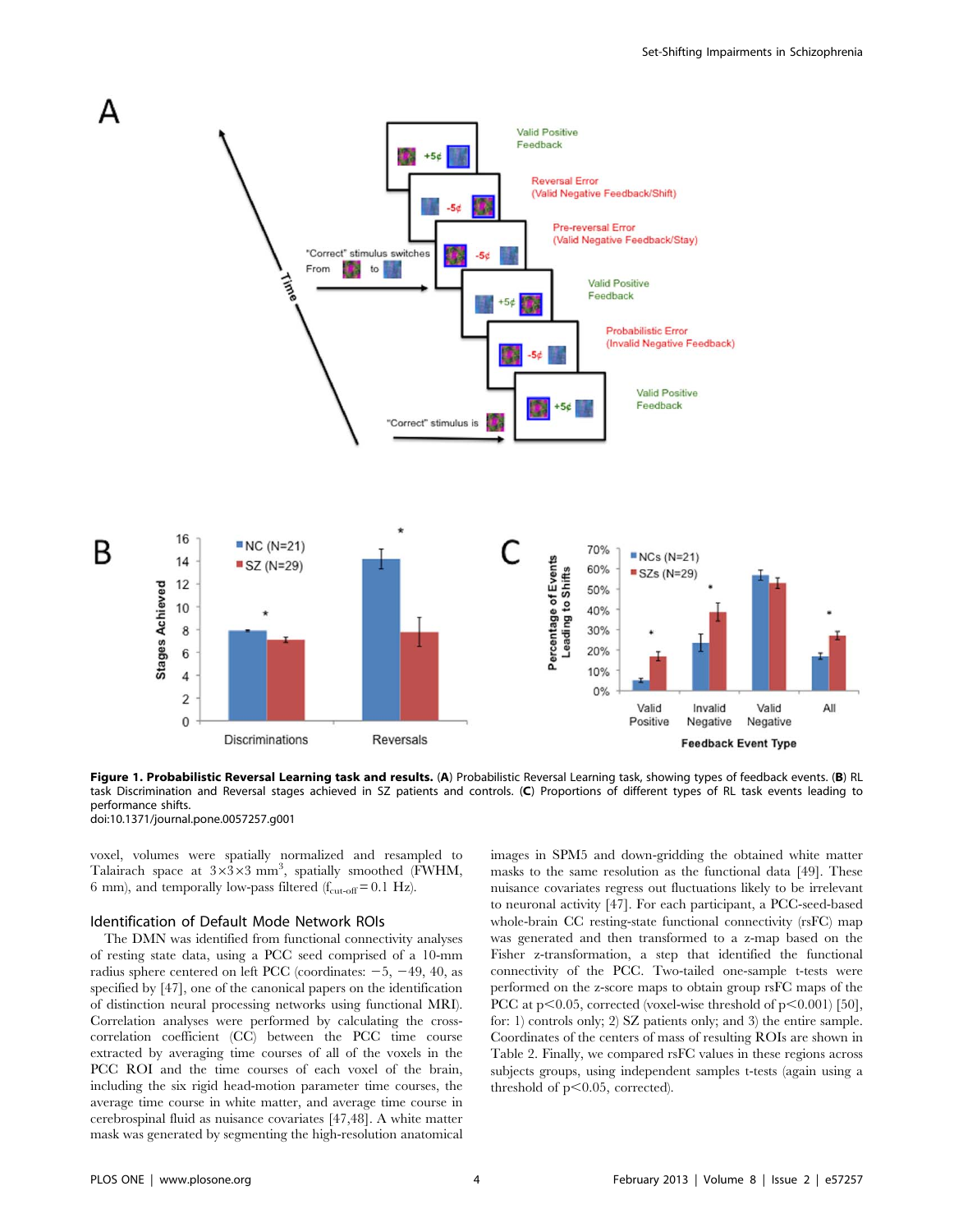## Table 1. Subject characterizing information.

|                                           | <b>Patients</b> | $(N = 29)$     | <b>Controls</b> | $(N = 21)$ | p of Group Diff. |
|-------------------------------------------|-----------------|----------------|-----------------|------------|------------------|
| <b>Demographics</b>                       |                 |                |                 |            |                  |
| Age                                       | 39.6            | (10.0)         | 39.6            | (10.5)     | ns               |
| Gender                                    | 5 F,            | 24 M           | 6 F,            | 15 M       | ns               |
| Race                                      | 18 W,           | <b>11 NW</b>   | 14 W,           | 7 NW       | ns               |
| Smokers                                   | 11 Y,           | 18 N           | 6 Y,            | 15 N       | ns               |
| Subject Education (years)                 | 13.4            | (1.7)          | 15.1            | (2.1)      | 0.003            |
| Parental Education (years)                | 14.2            | (3.4)          | 14.2            | (3.3)      | ns               |
| Neuropsychological Testing/Questionnaires |                 |                |                 |            |                  |
| IQ (from WASI 4-subtest)                  | 102.9           | (13.6)         | 116.6           | (11.8)     | 0.001            |
| <b>WTAR Scaled Score</b>                  | 101.3           | (17.1)         | 109.7           | (11.7)     | 0.044            |
| <b>RBANS Total</b>                        | 86.3            | (15.5)         | 103.8           | (9.2)      | < 0.001          |
| Chapman-Phys. Anhed.                      | 14.6            | (9.1)          | 10.8            | (9.4)      | ns               |
| Chapman-Soc. Anhed.                       | 11.9            | (7.4)          | 9.8             | (6.3)      | ns               |
| <b>RL</b> Measures                        |                 |                |                 |            |                  |
| <b>Discrimination Error%</b>              | 24.1            | (11.0)         | 13.7            | (5.7)      | < 0.001          |
| Reversal Error%                           | 35.1            | (11.3)         | 24.9            | (5.7)      | < 0.001          |
| Overall Shift%                            | 27.1            | (10.9)         | 17.0            | (6.9)      | < 0.001          |
| Valid Positive Shift%                     | 16.9            | (11.8)         | 5.1             | (4.6)      | < 0.001          |
| Invalid Negative Shift%                   | 38.7            | (23.9)         | 23.6            | (19.9)     | 0.022            |
| Valid Negative Shift%                     | 52.9            | (13.9)         | 56.8            | (11.3)     | 0.301            |
| <b>Clinical Characteristics</b>           |                 |                |                 |            |                  |
| <b>BPRS Total Score</b>                   | 37.7            | (6.4)          |                 |            |                  |
| Sum of Global Scores                      | 5.8             | (3.5)          |                 |            |                  |
| from four SANS subscales                  |                 |                |                 |            |                  |
| Antipsychotic Medications                 |                 |                |                 |            |                  |
| -Clozapine                                | $N =$           | 11             |                 |            |                  |
| -Risperidone                              | $N =$           | 8              |                 |            |                  |
| -Olanzapine                               | $N =$           | 4              |                 |            |                  |
| -Quetiapine                               | $N =$           | $\overline{3}$ |                 |            |                  |
| -Ziprasidone                              | $N =$           | $\mathbf{1}$   |                 |            |                  |
| -Risp+Olanz                               | $N =$           | $\overline{2}$ |                 |            |                  |
|                                           |                 |                |                 |            |                  |

Abbreviations: Diff., Difference; ns, non-significant; F, Female; M, Male; W, White; NW, Non-white; WASI, Wechsler Abbreviated Scale of Intelligence; WTAR, Wechsler Test of Adult Reading; RBANS, Repeatable Battery for the Assessment of Neuropsychological Status; Phys., Physical; Anhed., Anhedonia; Soc., Social; BPRS, Brief Psychiatric Rating Scale; SANS, Scale for the Assessment of Negative Symptoms; Risp, risperidone; Olanz, Olanzapine. Numbers in parentheses are standard deviations. doi:10.1371/journal.pone.0057257.t001

# Preprocessing of Event-related Data

All preprocessing and first-level analyses of MRI data were performed using the AFNI software package [45]. Preprocessing steps included volume-registration for motion correction, slicetiming correction, temporal normalization, and blurring to a fullwidth, half-maximum of 8 mm. Regressors in general linear models (GLMs) of single-subject time series included three types of negative feedback events (valid lose-stays, valid lose-shifts, and invalid instances of negative feedback) and three types of positive feedback events (valid win-stays, valid win-shifts, and invalid instances of positive feedback). Regressors were delta-functions time-locked to the onset of the aforementioned events, convolved with a model hemodynamic response function (HRF) and its temporal derivative. Further regressors included non-responses, as well as head-motion curves to help account for residual motion effects.

## Whole-brain Analyses of Event-related MRI Data

First, based on the work of Cools et al. [1], we contrasted beta coefficients for valid instances of negative feedback leading to shifts with those for valid instances of positive feedback leading to stays. We then identified neural activity changes specific to valence by contrasting beta coefficients for valid instances of negative feedback with those for valid instances of positive feedback, both leading to stays (thereby controlling for the ensuing decision). Finally, we identified neural activity changes specific to final reversal errors (instances of valid feedback actually evoking shifts) by contrasting beta coefficients for valid instances of negative feedback evoking shifts with those evoking stays (thereby controlling for the type of feedback). This contrast was also inspired by Cools et al. [1], who isolated neural activity specific to feedback responses that prompted reversals to the alternate stimulus. For each of these contrasts, we performed two-way linear mixed effect (LME) analyses on single-subject average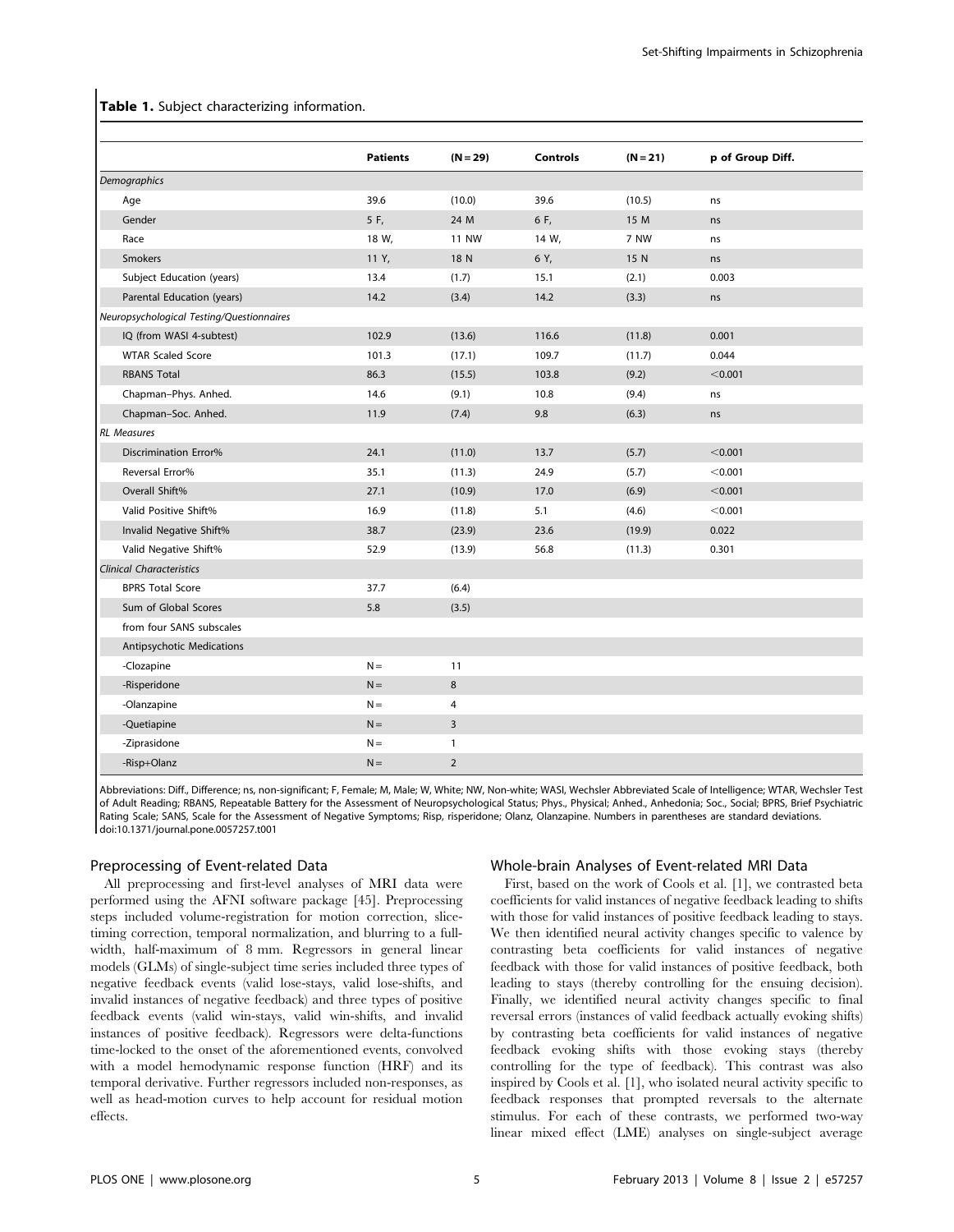Table 2. Results of Resting State Functional Connectivity (rsFC) analyses.

|                  |              | <b>All Subjects</b> |                          |       |                |      |           | <b>NCs Only</b> |              |       |              |       |           | <b>SZs Only</b> |           |       |              |      |           |
|------------------|--------------|---------------------|--------------------------|-------|----------------|------|-----------|-----------------|--------------|-------|--------------|-------|-----------|-----------------|-----------|-------|--------------|------|-----------|
|                  |              | $\boldsymbol{x}$    | $\cdot$                  | y     | $\mathbf{r}$   | z    | Vol       | x               | $\mathbf{r}$ | y     | $\mathbf{r}$ | z     | Vol       | x               |           | y     | $\mathbf{r}$ | z    | Vol       |
| Location         | L/R          | $(R+$               |                          | A+    | $\cdot$        | $S+$ | $(\mu I)$ | $(R-$           | $\mathbf{r}$ | A+    | $\mathbf{r}$ | $S+$  | $(\mu I)$ | $(R+$           |           | $A+$  | $\cdot$      | $S+$ | $(\mu I)$ |
| <b>mPFC</b>      | L            | $-21$               |                          | 63    | $\lambda$      | 18   | 648       | $-5$            |              | 45    |              | 12    | 2727      |                 |           |       |              |      |           |
| mPFC             | R            | 10                  | $\cdot$                  | 58    | $\mathbf{r}$   | 8    | 4590      | 3               |              | 60    | $\epsilon$   | $-2$  | 918       |                 |           |       |              |      |           |
| Sup. Frontal G.  | L            |                     |                          |       |                |      |           | $-27$           |              | 62    | $\mathbf{r}$ | 12    | 729       |                 |           |       |              |      |           |
| Sup. Frontal G.  | Г            | $-29$               |                          | 19    | $\overline{ }$ | 47   | 4212      | $-38$           |              | 20    |              | 42    | 1377      | $-28$           |           | 19    |              | 48   | 1296      |
| Sup. Frontal G.  | $\mathsf{R}$ |                     |                          |       |                |      |           | 21              | $\mathbf{r}$ | 62    |              | 9     | 1269      | 26              | $\lambda$ | 57    |              | 11   | 567       |
| Sup. Frontal G.  | R            | 23                  | $\overline{\phantom{a}}$ | 26    | $\mathbf{r}$   | 49   | 8775      | 26              |              | 27    | $\epsilon$   | 46    | 4725      | 23              | $\lambda$ | 27    | $\lambda$    | 50   | 5805      |
| Supramarginal G. | L            | $-46$               |                          | $-64$ | $\overline{ }$ | 32   | 16578     | $-47$           |              | $-64$ |              | 35    | 9585      |                 |           |       |              |      |           |
| Supramarginal G. | R            | 48                  | $\lambda$                | $-60$ | $\overline{ }$ | 32   | 20061     | 50              |              | $-59$ |              | 35    | 12042     | 47              |           | $-62$ |              | 31   | 18090     |
| Fusiform G.      | ${\sf R}$    |                     |                          |       |                |      |           | 33              |              | $-71$ |              | $-12$ | 675       |                 |           |       |              |      |           |
| <b>PCC</b>       | L/R          | $-1$                |                          | $-52$ | $\overline{ }$ | 34   | 69012     | $-1$            |              | $-52$ |              | 35    | 52704     | $-6$            |           | $-55$ |              | 33   | 79704     |

Abbreviations: NCs, normal controls; SZs, patients with schizophrenia; Vol, volume; BA, Brodmann Area; L, left; R, right; A, anterior; S, superior; mPFC, medial prefrontal cortex; Sup., superior; G., gyrus; PCC, posterior cingulate cortex.

doi:10.1371/journal.pone.0057257.t002

parameter estimates, with factors of GROUP (patients vs. controls) and EVENT-TYPE. Monte Carlo simulations determined that a voxel-wise threshold of  $p<0.001$ , together with a minimum cluster size of 21 voxels  $(567 \mu l)$ , was required to achieve a significance level of  $p<0.05$ , correcting for multiple comparisons over the whole brain.

#### Contrasts in Regions-of-Interest

The investigation of feedback-evoked responses in DMN areas was motivated by previous findings of reduced DMN suppression during task performance [26,27]. Because the DMN ROIs were established independently of the whole-brain event-related analyses, we performed two-way ANOVAs to examine effects of GROUP and VALENCE on feedback-evoked responses in these regions. We also performed two-way ANOVAs to examine effects of GROUP and BEHAVIOR (lose-shift vs. lose-stay) on feedbackevoked responses in DMN ROIs. Finally, based on Cools et al. [1], we performed two-way ANOVAs to examine effects of both GROUP and VALENCE (lose-stay vs. win-stay) and GROUP and BEHAVIOR (lose-shift vs. lose-stay) on feedback-evoked responses in left and right VS, using coordinates  $(\pm 10, 8, -4;$  radius 8) from the original study of PRL by this group [1]. Coordinates of additional components of reward (vmPFC), salience (vlPFC), and executive control (dlPFC, dmPFC) were drawn from the results of whole-brain contrasts reported below.

#### Correlational Analyses using ROIs

In order to examine more closely how symptom severity modulated feedback-related responses, we performed correlation analyses involving contrasts between neural responses to different types of feedback events in the same set of brain regions described in the preceding paragraph. For all ROIs, Pearson correlation analyses assessed relationships among subscale scores for avolition/anhedonia in SZ patients, and BOLD signal contrasts in the above-mentioned ROIs. We computed the avolition/anhedonia factor score by summing global scores for avolition/role-functioning and anhedonia/asociality from the SANS. To characterize the influence of antipsychotic drugs (APDs) on network activity, Pearson correlation analyses assessed relationships between BOLD signal contrasts in ROIs and APD doses for SZ patients (converted to haloperidol equivalents, using the method of [51]) and BOLD signal contrasts in ROIs.

# Results

# Behavioral Data

Schizophrenia patients achieved both fewer initial discriminations ( $p = 0.006$ ) and reversals than controls ( $p < 0.001$ ; see Figure 1B). T-tests (Table 1) revealed that patients with SZ also made more errors than controls in both discrimination and reversal stages, and that SZ patients showed greater overall rates of shifting, as well as greater tendencies to switch in response to both positive feedback and probabilistic negative feedback (Figure 1C).

#### Resting-state Functional Connectivity (rsFC) Analyses

When we examined rsFC in control subjects, we identified ten brain areas showing significantly correlated activity with the PCC seed (Table 2). These areas included clusters in medial PFC, left and right posterior parietal cortex (PPC), left and right superior frontal gyrus, and an extended region of PCC (Figure S1A–B). Patients also showed significant rsFC between the seed region and lateral PPC and superior frontal gyrus (along with a large region of PCC; Table 2). They did not show significant rsFC between the seed region and mPFC (Figure S1C–D). A 2-sample t-test revealed no group differences between the rsFC maps for patients and controls (Table 2). The rsFC map that was common to both patients and controls (generated from a 1-sample t-test using individual maps from the 49 subjects completing the resting MRI scan) included clusters in medial PFC, left and right PPC, left and right superior frontal gyrus, and a large region of PCC/precuneus (Table 2; Figure S1E–F). These seven regions were submitted to subsequent ROI analyses of event-related BOLD responses from the PRL task.

## Whole-brain Analyses: Lose-shifts vs. Win-stays

When we contrasted valid instances of negative feedback leading to shifts with those for valid instances of positive feedback leading to stays, the two-factor LME model revealed two brain regions showing GROUP×CONDITION (lose-shift vs. win-stay) interactions at a corrected threshold of  $p<0.05$ : right inferior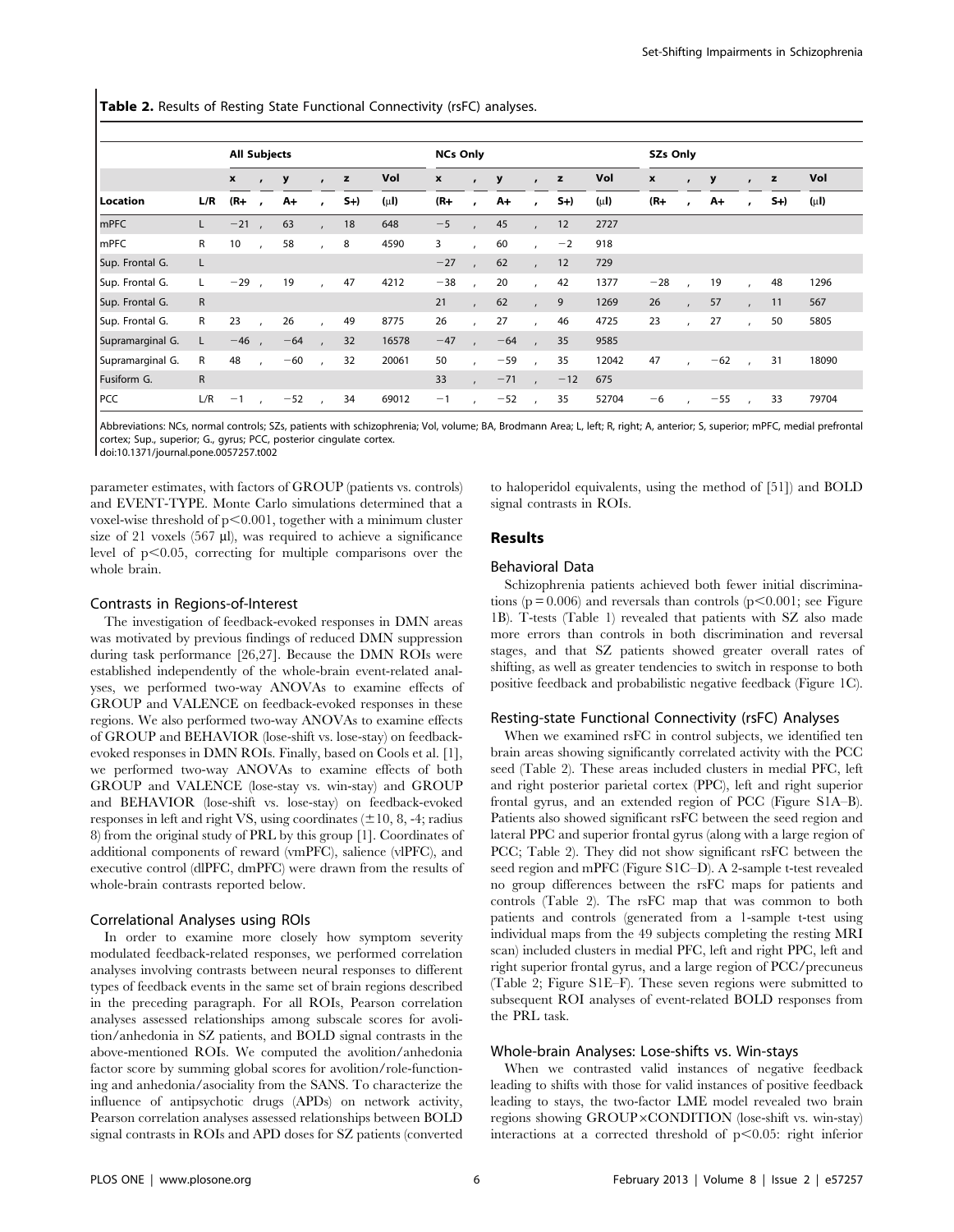

Figure 2. Brain regions showing group differences in condition contrasts (GROUP and CONDITION interactions). (A) Interacting effects of GROUP and CONDITION (lose-shift vs. win-stay) on responses were observed in R inferior parietal lobule and left precuneus (brain cuts at  $y = -33$  and Z = 56). In both (B) R inferior parietal lobule and (C) left precuneus, controls showed much stronger deactivations for lose-shifts (relative to win-stays) than patients did. (D) Interacting effects of GROUP and CONDITION (lose-stay vs. win-stay) on responses were observed in R lateral temporal cortex and R inferior parietal lobule (brain cuts at  $X = 58$ ,  $Y = -29$ ,  $Z = 0$ ). In both (E) R lateral temporal cortex and (F) R inferior parietal lobule, controls showed much stronger deactivations for negative (relative to positive) feedback than patients did, when both forms of feedback led to stays.

doi:10.1371/journal.pone.0057257.g002

parietal lobule (IPL/BA 40) and left precuneus (BA 7; Table 3; Figure 2A). Each of these regions showed greater BOLD signal contrasts between lose-shifts and win-stays in controls than patients, driven by greater deactivations for lose-shifts in the control group (Figure 2B–C).

We found that main effects of feedback VALENCE were of two types: those showing greater activation for lose-shifts than winstays, and those showing the opposite pattern. As shown in Table 4, areas showing greater activation in response to lose-shifts than to win-stays included vlPFC and PPC, brain regions often linked to action selection and inhibition [52,53]. In contrast, areas showing greater activity in response to win-stays vs. lose-shifts included structures along the midline (middle and posterior cingulate), as well as superior frontal gyrus and lateral temporal cortex.

#### Whole-brain Analyses: Lose-stays vs. Win-stays

When we contrasted valid instances of negative feedback leading to stays with those for valid instances of positive feedback leading to stays, the two-factor LME model revealed two brain regions showing  $GROUP \times COMPITION$  (lose-stay vs. win-stay) interactions at a corrected threshold of  $p<0.05$ : right lateral temporal cortex and right inferior parietal lobule (IPL/BA 40; Table 3; Figure 2D). Each of these regions showed greater BOLD signal contrasts between positive and negative outcomes in controls than patients, driven by greater deactivations for surprising punishments in the control group (Figure 2E–F).

Main effects of feedback VALENCE, in this contrast, were again of two types: those showing greater activation for positive than negative feedback, and those showing the opposite pattern (Table 5). As depicted in Figure 3A–B, areas showing greater

activation in response to negative vs. positive feedback included dlPFC, vlPFC, and PPC. In contrast, areas showing greater activity in response to positive vs. negative feedback included the vmPFC and neostriatum (Figure 3C–F), which have been typically associated with the integration of outcomes and the signaling of reward prediction errors [4,5,54]. In fact, the large striatal regions showing valence sensitivity in our study encompassed the coordinates of the ventromedial striatal area  $(\pm 10, 8, -4)$ reported by Cools et al. [1]. In addition to vmPFC and neostriatum, however, numerous brain areas not strictly linked to outcome processing showed strong deactivations in response to negative, relative to positive feedback. These areas comprise many hypothesized components of the brain's DMN, including structures along the midline, as well as lateral temporal cortex and PPC.

#### Whole-brain Analyses: Lose-shifts vs. Lose-stays

Table 6 lists areas showing main effects of feedback-evoked BEHAVIOR ([Lose-shift-Lose-stay] contrasts). Activated areas included many of the same regions responding to negative feedback, including vlPFC, dlPFC (BA 9), dmPFC, and IPL (Figure 4). No areas showed significant GROUP×BEHAVIOR interactions at the minimal cluster size threshold [an area of dlPFC/frontopolar cortex (Talairach coordinates:  $-40$ , 48, 20) showed a GROUP×BEHAVIOR interaction trend at  $p = 0.001$ , uncorrected (cluster size: 13 voxels)].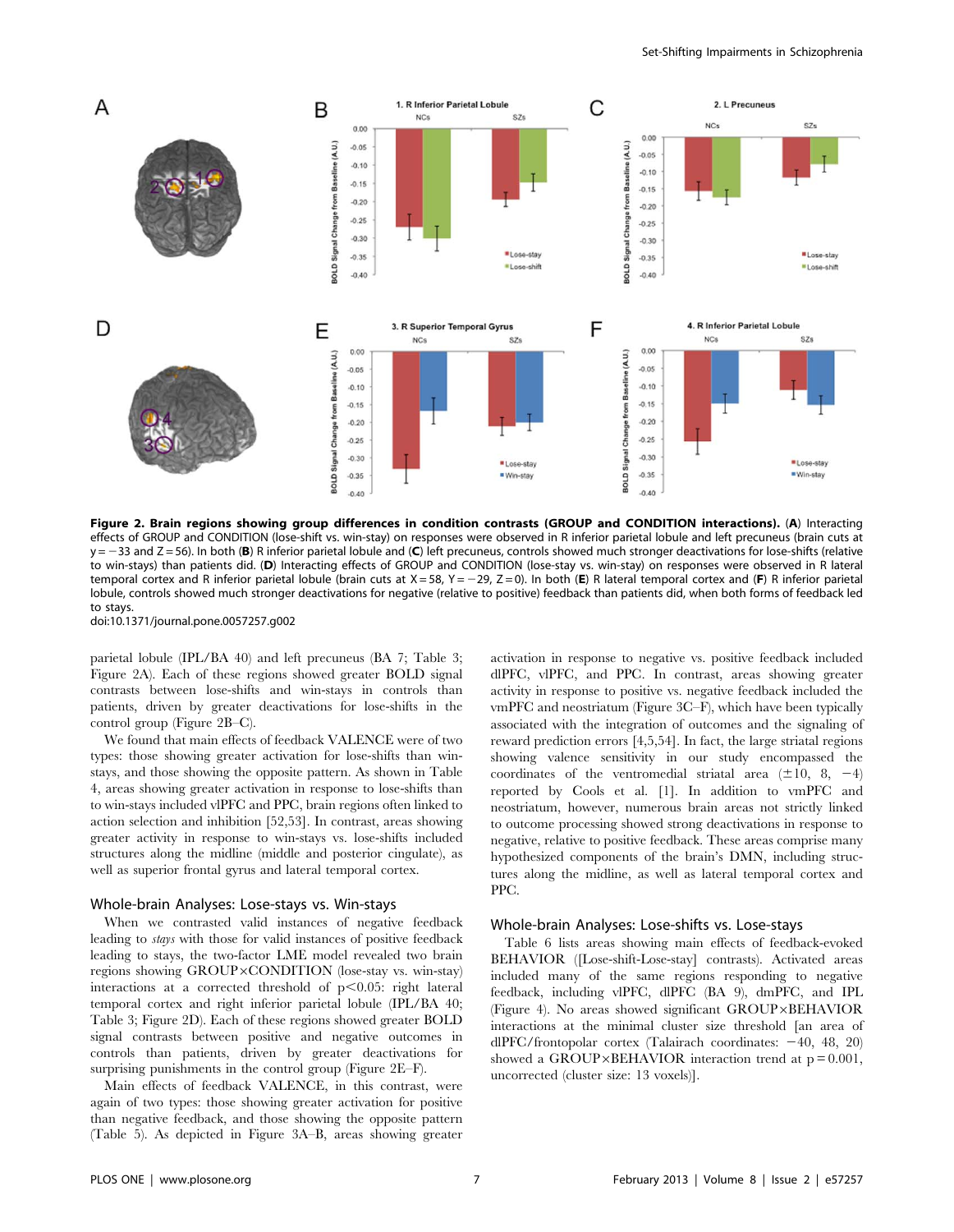| Brain regions showing group differences in the [Lose-shift-Win-stay] contrast                                                                                                                                                             |                 |           |       |               |    |        |          |
|-------------------------------------------------------------------------------------------------------------------------------------------------------------------------------------------------------------------------------------------|-----------------|-----------|-------|---------------|----|--------|----------|
|                                                                                                                                                                                                                                           |                 |           | ×     |               | N  |        |          |
| Brain Region (Cluster $\#$ )                                                                                                                                                                                                              | SA              | S         | Ė     | $\frac{1}{4}$ | Ĵ, | Voxels | Vol (ul) |
| Inferior Parietal Lobule                                                                                                                                                                                                                  | $\overline{0}$  | $\approx$ | 42    | $-33$         | 54 | 93     | 2511     |
| Precuneus<br>2.                                                                                                                                                                                                                           |                 |           | $-18$ | $-51$         | 57 | 49     | 1323     |
| Brain regions showing group differences in the [Lose-stay-Win-stay] contrast                                                                                                                                                              |                 |           |       |               |    |        |          |
|                                                                                                                                                                                                                                           |                 |           | ×     |               |    |        |          |
| Brain Region (Cluster #)                                                                                                                                                                                                                  | SA              | ĽR        | ġ     | $\frac{1}{4}$ | J  | Voxels | Vol (ul) |
| Superior Temporal G.<br>ო                                                                                                                                                                                                                 | 22              | $\approx$ | 54    |               |    | 24     | 648      |
| Inferior Parietal Lobule<br>4.                                                                                                                                                                                                            | $\overline{40}$ | $\propto$ | 62    | $-29$         | 32 | 24     | 648      |
| Abbreviations: BA, Brodmann Area; L, left; R, right; A, anterior; S, superior; Vol (µl), volume in microliters; G., gyrus.<br>Brain region numbers correspond to those illustrated in Figureo 3.<br>doi:10.1371/journal.pone.0057257.t003 |                 |           |       |               |    |        |          |

Set-Shifting Impairments in Schizophrenia

# Regions-of-interest Analyses: Effects of group and feedback-type

In order to examine more closely effects of GROUP on feedback-related responses, we analyzed the effects of feedbackvalence in ventral striatal ROIs and within components of the DMN, identified through an independent data set and rsFC. Analyses of variance revealed no significant GROUP×VALENCE interactions in either left or right VS, but showed main effects in both areas (Figure 5C, Table S1). In DMN ROIs, analyses of variance revealed significant GROUP×VALENCE interactions in right mPFC and right SFG (with trends toward significant interaction in PCC and left PPC; Figure 5A, Table S1). Thus, while whole-brain analyses did not reveal any group differences in the magnitudes of their neural responses in reward network components, ROI analyses indicated that infrequent negative and frequent positive feedback instances evoked differential responses in multiple DMN nodes in the patients and controls.

Analyses of variance revealed no significant GROUP×BEHA-VIOR (lose-shift vs. lose-stay) interactions in left or right VS, and no main effects in either area (Table S3). In DMN ROIs, analyses of variance revealed a significant GROUP×BEHAVIOR interaction in right mPFC (Figure 5B, Table S3). Main effects of lossevoked behavior were observed in left mPFC, right SFG, and right PPC. Main effects of valence were observed in PCC, left PPC, and left SFG. Thus, ROI analyses indicated that pre-reversal errors evoked, in controls, greater deactivations of right mPFC than final reversal errors, whereas SZ patients showed the opposite pattern.

# Correlation Analyses in ROIs

Ratings for anhedonia/avolition correlated significantly with valence contrasts ([valid negative feedback-valid positive feedback]) in two reward network nodes: vmPFC and left putamen/ ventral striatum (Figure 5D, Table S5). Ratings for anhedonia/ avolition correlated significantly with evoked-behavior contrasts ([lose-shift-lose-stay]) in left Brodmann Area 6 (Table S6). No other significant correlations among clinical symptom ratings and shift-evoked neural activity were observed. These results provide evidence that reduced relative deactivation of reward network components in the face of surprising negative feedback may figure in the motivational deficits in SZ patients, in particular.

Haloperidol-equivalent antipsychotic doses correlated significantly with valence contrasts in several DMN nodes: right mPFC, right PPC, and left SFG (Table S7). No significant correlations were observed among haloperidol-equivalent antipsychotic doses and valence contrasts in VS or vmPFC, and no significant correlations were observed among antipsychotic doses and shiftevoked neural activity in DMN nodes. These findings indicate that the correlations between MRI signal contrasts in reward circuit nodes and clinical symptoms, observed in patients, were not attributable to antipsychotic medication status.

# Discussion

In this MRI study of probabilistic reversal learning in chronic, medicated patients with schizophrenia and matched controls, we observed, as predicted, that measures of striatal sensitivity to outcome valence did not differ between controls and the entire sample of patients, but did correlate with ratings of negative symptoms within the patient group. Also consistent with our hypothesis, we observed that SZ patients showed abnormal responses to feedback in several default-mode regions (mPFC and superior frontal gyrus). Our hypothesis that SZ patients would show abnormal neural correlates of choices to switch following negative feedback in components of an executive control network

Table 3. Brain regions showing group differences in condition contrasts.

Table 3. Brain regions showing group differences in condition contrasts.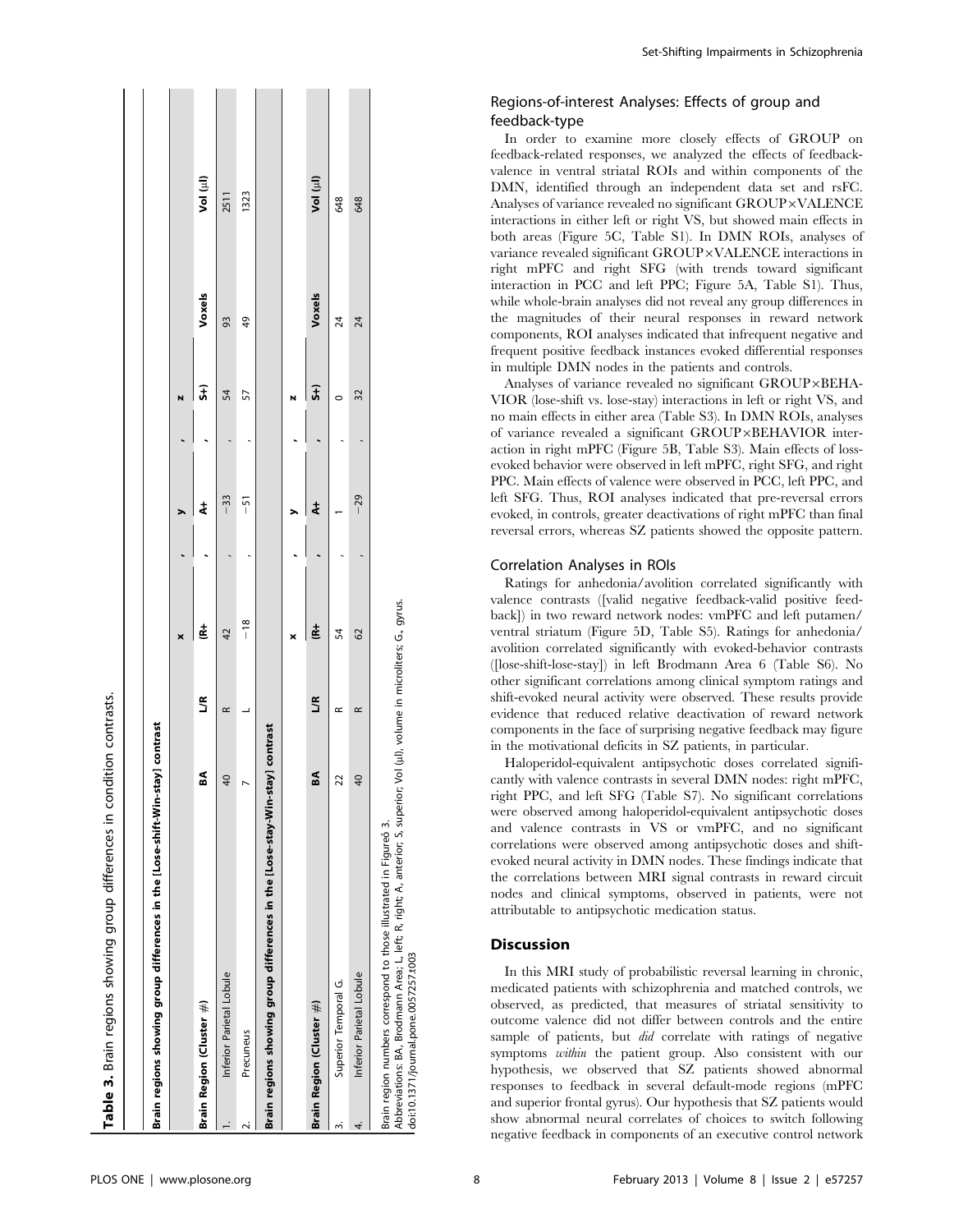|                    | Table 4. Brain regions showing significant [Lose-shift-Win-stay] contrasts.                                             |                 |                          |                                                                                                                     |                          |                     |                          |                 |                |          |
|--------------------|-------------------------------------------------------------------------------------------------------------------------|-----------------|--------------------------|---------------------------------------------------------------------------------------------------------------------|--------------------------|---------------------|--------------------------|-----------------|----------------|----------|
|                    |                                                                                                                         |                 |                          |                                                                                                                     |                          |                     |                          |                 |                |          |
|                    | Lose-shift>Win-stay                                                                                                     |                 |                          |                                                                                                                     |                          |                     |                          |                 |                |          |
|                    |                                                                                                                         |                 |                          | $\pmb{\times}$                                                                                                      | $\blacksquare$           | ⋋                   | $\overline{\phantom{a}}$ | N               |                |          |
|                    | Brain Region (Cluster #)                                                                                                | SA              | ĽR                       | Ė                                                                                                                   | $\blacksquare$           | ŧ                   | $\blacksquare$           | $\widehat{J}$   | Voxels         | Vol (µl) |
|                    | Frontal Cortex/Midbrain                                                                                                 |                 |                          |                                                                                                                     |                          |                     |                          |                 |                |          |
| $\vec{r}$          | Insula/vIPFC                                                                                                            | $\overline{1}$  | $\overline{\phantom{a}}$ | $-39$                                                                                                               |                          | $\overline{c}$      |                          | $\circ$         | 161            | 4347     |
| $\mathbf{r}$       | Insula/vIPFC <sup>#</sup>                                                                                               | $\overline{13}$ | $\simeq$                 | 33                                                                                                                  |                          | $\overline{18}$     |                          | G               | 2448           | 66096    |
| $\sim$             | Midbrain                                                                                                                |                 | $\propto$                | $\circ$                                                                                                             | $\overline{\phantom{a}}$ | $-24$               | $\tilde{}$               | $\overline{6}$  | 33             | 891      |
|                    | Temporal/Parietal Cortex                                                                                                |                 |                          |                                                                                                                     |                          |                     |                          |                 |                |          |
|                    | $\overline{\phantom{a}}$<br>Inferior Parietal Lobule                                                                    |                 | $\simeq$                 | 35                                                                                                                  | $\ddot{\phantom{0}}$     | $-58$               | $\overline{\phantom{a}}$ | $\frac{4}{6}$   | $\overline{2}$ | 594      |
| 4.5                | Parahippocampal G.                                                                                                      |                 | $\simeq$                 | $\overline{27}$                                                                                                     |                          | $-54$               |                          | $\frac{6}{1}$   | 212            | 5724     |
|                    | Occipital Cortex                                                                                                        |                 |                          |                                                                                                                     |                          |                     |                          |                 |                |          |
| o                  | Middle Occipital G.                                                                                                     |                 | $\simeq$                 | 33                                                                                                                  |                          | $-84$               |                          | $\overline{1}$  | 1165           | 31455    |
|                    | Cerebellum                                                                                                              |                 |                          |                                                                                                                     |                          |                     |                          |                 |                |          |
| $\overline{\sim}$  | Culmen                                                                                                                  |                 | $\overline{\phantom{0}}$ | $-33$                                                                                                               |                          | $-45$               | $\overline{\phantom{a}}$ | $-18$           | 58             | 1566     |
| $\infty$           | Culmen                                                                                                                  |                 | $\overline{\phantom{a}}$ | $-36$                                                                                                               | $\overline{\phantom{a}}$ | $-51$               | $\ddot{\phantom{0}}$     | $-30$           | 23             | 621      |
|                    | Lose-shift < Win-stay                                                                                                   |                 |                          |                                                                                                                     |                          |                     |                          |                 |                |          |
|                    |                                                                                                                         |                 |                          | $\pmb{\times}$                                                                                                      | $\ddot{\phantom{0}}$     | ⋋                   | $\ddot{\phantom{0}}$     | N               |                |          |
|                    | Brain Region (Cluster $\#$ )                                                                                            | SA              | ĽR                       | Ē                                                                                                                   |                          | ŧ                   | $\ddot{\phantom{0}}$     | $\widehat{5}$   | Voxels         | Vol (µl) |
|                    | Frontal Cortex                                                                                                          |                 |                          |                                                                                                                     |                          |                     |                          |                 |                |          |
| o,                 | Superior Frontal G.                                                                                                     | $\overline{c}$  |                          | $-15$                                                                                                               |                          | $\pmb{\mathcal{S}}$ |                          | $\overline{21}$ | 1096           | 29592    |
| $\bar{\mathsf{o}}$ | $\infty$<br>Superior Frontal G.                                                                                         |                 | ┙                        | $-18$                                                                                                               |                          | $\overline{a}$      |                          | $42$            | 29             | 783      |
| $\stackrel{.}{=}$  | Middle Frontal G.                                                                                                       | 47              | ┙                        | $-42$                                                                                                               |                          | 39                  |                          | $\frac{6}{1}$   | 26             | 702      |
| $\bar{5}$          | $\infty$<br>Superior Frontal G.                                                                                         |                 | $\overline{\phantom{0}}$ | $-30$                                                                                                               |                          | $\overline{21}$     |                          | $\overline{5}$  | 57             | 1539     |
| $\overline{13}$ .  | Cingulate G.                                                                                                            |                 | $\propto$                | $\frac{8}{2}$                                                                                                       |                          | $\frac{6}{1}$       |                          | 27              | 59             | 1593     |
|                    | Temporal/Parietal Cortex                                                                                                |                 |                          |                                                                                                                     |                          |                     |                          |                 |                |          |
| $\overline{4}$ .   | Superior Temporal G.                                                                                                    | $\overline{c}$  | $\simeq$                 | 57                                                                                                                  |                          | $-3$                |                          | $\sim$          | 36             | 972      |
| $15.$              | Inferior Temporal G.                                                                                                    | $\overline{2}$  | ┙                        | $-60$                                                                                                               |                          | $-12$               |                          | $-15$           | 77             | 2079     |
| $\overline{6}$     | PCC                                                                                                                     |                 | $\simeq$                 | $\overline{0}$                                                                                                      |                          | $-57$               |                          | $\frac{5}{2}$   | 282            | 7614     |
|                    | Occipital Cortex                                                                                                        |                 |                          |                                                                                                                     |                          |                     |                          |                 |                |          |
| 17.                | Superior Occipital G.                                                                                                   |                 | ┙                        | $-45$                                                                                                               |                          | $-78$               |                          | 27              | 163            | 4401     |
|                    | Abbreviations: BA, Brodmann Area; L, left; R, right; A, anterior; S, superior;<br>doi:10.1371/journal.pone.0057257.t004 |                 |                          | Vol (ul), volume in microliters; vIPFC, ventrolateral prefrontal cortex; G., gyrus; PCC, posterior cingulate cortex |                          |                     |                          |                 |                |          |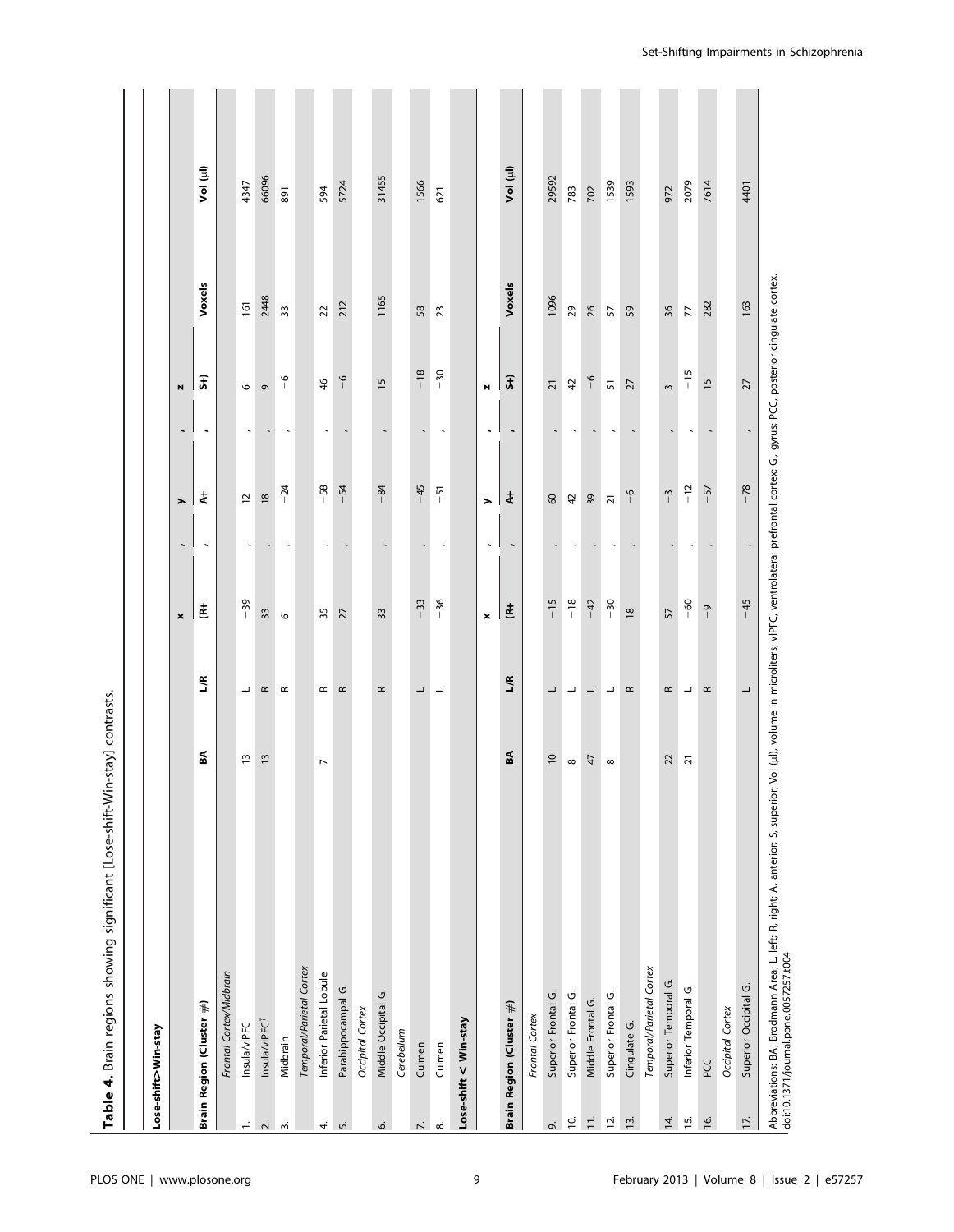



 $Y=18. Z=60$ 

 $\mathsf{C}$ 

E



 $Y=12$ ,  $Z=20$ ,  $Y=30$ 



D

B

 $Y = -58$ .  $Z = 45$ 



Figure 3. Brain regions showing main effects of FEEDBACK VALENCE on BOLD responses (Talairach coordinates of each slice listed at the bottom of each panel). (A) BOLD ACTIVATIONS in response to negative (relative to positive) feedback are evident in insula/vlPFC, dmPFC, dlPFC, and (B) posterior parietal cortex, in the entire sample. (C) BOLD DEACTIVATIONS in response to negative (relative to positive) feedback are evident in ventral striatum, (D) anterior and posterior cingulate cortex, (E) lateral temporal cortex, and (F) posterior parietal cortex, in the entire sample. doi:10.1371/journal.pone.0057257.g003

was only weakly supported by the results of our whole-brain analysis. Consistent with our previous work, SZ patients made increased numbers of errors, and achieved fewer stages, in performing the PRL task. However, performance deficits in patients appeared to be driven by excessive rates of shifting in response to instances of positive and invalid negative feedback, rather than being attributable to an increased tendency to perseverate (to make the same response in response to valid negative feedback).

# Striatal responses to negative feedback in SZ patients correlate with negative-symptom severity

Importantly, when we looked specifically in striatum, we found no group differences in valence sensitivity, but, consistent with previous findings from our group and other groups, we observed significant correlations between neural responses and ratings of negative symptoms in patients. For example, correlations have

been observed between negative symptom ratings and striatal activity associated with both anticipation of a symbolic reward (money) [16,55] and the receipt of a primary reinforcer [56]. In the present study we found that sensitivity to the valence of a monetary outcome in the left striatum, manifest as the ability to deactivate striatum in response to surprising losses, correlated with clinical ratings for avolition/anhedonia. This suggests that, in SZ patients with severe negative symptoms, sensitivity to outcome valence may also be attenuated and that striatal responses to reinforcers are a factor in motivational deficits.

# Abnormal feedback-related activity in DMN components

Reduced deactivations of mPFC and SFG following salient negative feedback were characteristic of SZ patients, as a group. Our finding of a reduced ability to suppress DMN activity in patients with SZ is consistent with a growing body of evidence [26,27,57]. Building on previous evidence of a failure to suppress DMN activity during the completion of attention-demanding cognitive tasks in SZ patients [26], the current findings show that a failure to suppress default network activity may also contribute to deficits in reinforcement learning observed in SZ patients.

# Punishment-driven set-shifting and neural networks for executive control and attention

Consistent with numerous previous studies [6,58,59], negative feedback activated a set of brain areas in our study that included bilateral insula/vlPFC, dlPFC, dmPFC, lateral premotor cortex, and PPC. Further, analyses of neural activity predictive of successful reversals (valid negative feedback leading to shifts rather than stays) revealed a set of regions (including dmPFC, dlPFC, insula/vlPFC, supplementary motor area, lateral premotor cortex, PPC, and cerebellum) that was also largely consistent with previous work. Importantly, dmPFC and vlPFC have been specifically implicated in response inhibition and set-shifting [60–62]. In fact, the centers-of-mass coordinates of the dmPFC  $(2, 13, 46)$  and vlPFC  $(36, 18, 4)$  regions we report as showing main effects of shifting (as opposed to staying) were close to those reported by Cools and colleagues [1] (dmPFC: 8, 32, 52; 10, 10, 52; vlPFC: 38, 24,  $-2$ ), who performed the study of probabilistic reversal learning upon which the current one was based.

Based on our observations of group differences in behavioral measures related to response-set-shifting behavior, we expected to find significant differences between SZ patients and controls in signal contrasts characterizing shift-evoked activity. Although our study was perhaps underpowered to find such group differences, a small cluster in dlPFC/frontopolar cortex emerged from the whole-brain analysis at the uncorrected voxel-wise threshold  $(p = 0.001)$ , suggesting possible group differences in the physiology of response-set-shifting. Based on the current results, further investigations into the disruption or intactness of response inhibition and set-shifting signals in SZ patients, in the context of reinforcement learning, are warranted.

It is noteworthy that significant differences emerged between SZ patients and controls in BOLD signal contrasts characterizing shift-evoked activity in two parietal, hypothesized dorsal stream regions: inferior parietal lobule (BA 40) and precuneus. Interestingly, functions beyond purely visual/spatial processing have been ascribed to these regions. Inferior parietal lobule, for example, has been linked to ''maintaining attentive control on current task goals as well as responding to salient new information or alerting stimuli in the environment'' [63], whereas the precuneus has been associated with self-referential processing, especially at rest [64]. These functions relate closely to the concept of executive control,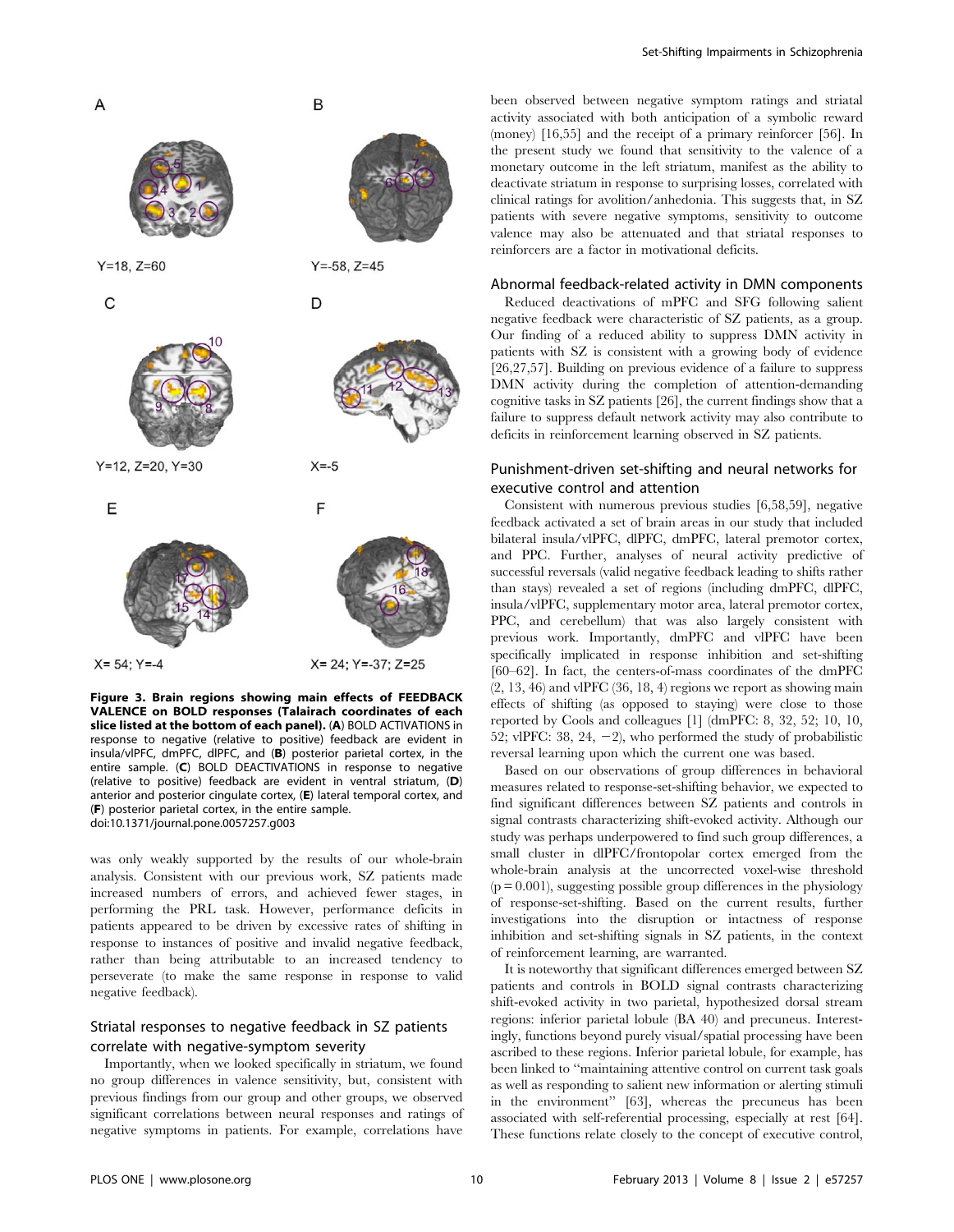| Table 5. Brain regions showing main effects of feedback                                                                                                                                                                                                                                                                                                                                                                                                                                                                                                                                                                                                                                                                                                                      |                |                          | valence: [Lose-Stay-Win-stay] contrast |                          |                          |                          |                          |                |            |
|------------------------------------------------------------------------------------------------------------------------------------------------------------------------------------------------------------------------------------------------------------------------------------------------------------------------------------------------------------------------------------------------------------------------------------------------------------------------------------------------------------------------------------------------------------------------------------------------------------------------------------------------------------------------------------------------------------------------------------------------------------------------------|----------------|--------------------------|----------------------------------------|--------------------------|--------------------------|--------------------------|--------------------------|----------------|------------|
| Lose-stay > Win-stay                                                                                                                                                                                                                                                                                                                                                                                                                                                                                                                                                                                                                                                                                                                                                         |                |                          |                                        |                          |                          |                          |                          |                |            |
|                                                                                                                                                                                                                                                                                                                                                                                                                                                                                                                                                                                                                                                                                                                                                                              |                |                          | ×                                      | $\overline{\phantom{a}}$ | ⋋                        | ч                        | N                        |                |            |
| Brain Region (Cluster #)                                                                                                                                                                                                                                                                                                                                                                                                                                                                                                                                                                                                                                                                                                                                                     | ã              | 7R                       | 岜                                      | ٠                        | ŧ                        |                          | $\overline{5}$           | Voxels         | Vol (ul)   |
| Frontal Cortex                                                                                                                                                                                                                                                                                                                                                                                                                                                                                                                                                                                                                                                                                                                                                               |                |                          |                                        |                          |                          |                          |                          |                |            |
| $\infty$<br>dmPFC <sup>+</sup><br>$\div$                                                                                                                                                                                                                                                                                                                                                                                                                                                                                                                                                                                                                                                                                                                                     |                |                          | $\overline{\phantom{0}}$               | $\ddot{\phantom{0}}$     | $\overline{6}$           |                          | 46                       | 151            | 4077       |
| Insula/vIPFC<br>$\overline{N}$                                                                                                                                                                                                                                                                                                                                                                                                                                                                                                                                                                                                                                                                                                                                               | $\overline{1}$ | ┙                        | $-36$                                  |                          | 20                       |                          | $\overline{\phantom{m}}$ | 24             | 648        |
| Insula/vIPFC <sup>#</sup><br>m                                                                                                                                                                                                                                                                                                                                                                                                                                                                                                                                                                                                                                                                                                                                               | $\overline{1}$ | $\simeq$                 | 39                                     |                          | $\overline{e}$           |                          | $\sim$                   | 101            | 2727       |
| dlPFC <sup>#</sup><br>4.                                                                                                                                                                                                                                                                                                                                                                                                                                                                                                                                                                                                                                                                                                                                                     | 8/9            | $\simeq$                 | 47                                     |                          | $\overline{1}$           |                          | 35                       | 89             | 2403       |
| $\circ$<br>SMA<br>Ln                                                                                                                                                                                                                                                                                                                                                                                                                                                                                                                                                                                                                                                                                                                                                         |                | $\simeq$                 | 28                                     | $\overline{\phantom{a}}$ | $\circ$                  | $\overline{\phantom{a}}$ | $\delta$                 | $\overline{z}$ | 1917       |
| Parietal Cortex                                                                                                                                                                                                                                                                                                                                                                                                                                                                                                                                                                                                                                                                                                                                                              |                |                          |                                        |                          |                          |                          |                          |                |            |
| $\overline{\phantom{a}}$<br>Precuneus<br>Ó.                                                                                                                                                                                                                                                                                                                                                                                                                                                                                                                                                                                                                                                                                                                                  |                | $\simeq$                 | $\infty$                               |                          | $-71$                    |                          | 45                       | 25             | 675        |
| $\overline{\phantom{a}}$<br>Inferior Parietal Lobule<br>$\overline{\phantom{a}}$                                                                                                                                                                                                                                                                                                                                                                                                                                                                                                                                                                                                                                                                                             |                | $\simeq$                 | 35                                     | $\overline{\phantom{a}}$ | $-58$                    |                          | 46                       | 22             | 594        |
| Lose-stay <win-stay< td=""><td></td><td></td><td></td><td></td><td></td><td></td><td></td><td></td><td></td></win-stay<>                                                                                                                                                                                                                                                                                                                                                                                                                                                                                                                                                                                                                                                     |                |                          |                                        |                          |                          |                          |                          |                |            |
|                                                                                                                                                                                                                                                                                                                                                                                                                                                                                                                                                                                                                                                                                                                                                                              |                |                          | $\pmb{\times}$                         | $\overline{\phantom{a}}$ | $\blacktriangleright$    | $\overline{\phantom{a}}$ | $\blacksquare$           |                |            |
| Brain Region (Cluster #)                                                                                                                                                                                                                                                                                                                                                                                                                                                                                                                                                                                                                                                                                                                                                     | SA             | 7R                       | ₫                                      | ٠                        | ŧ                        |                          | $\overline{\mathbf{r}}$  | Voxels         | (البا) loV |
| Basal Ganglia                                                                                                                                                                                                                                                                                                                                                                                                                                                                                                                                                                                                                                                                                                                                                                |                |                          |                                        |                          |                          |                          |                          |                |            |
| Putamen<br>$\infty$                                                                                                                                                                                                                                                                                                                                                                                                                                                                                                                                                                                                                                                                                                                                                          |                | ┙                        | $-25$                                  | $\ddot{\phantom{0}}$     | $\sim$<br>$\mathbf{I}$   |                          | S                        | 405            | 10935      |
| Putamen<br>ö                                                                                                                                                                                                                                                                                                                                                                                                                                                                                                                                                                                                                                                                                                                                                                 |                | $\simeq$                 | 26                                     |                          | $\infty$<br>$\mathbf{I}$ |                          | $\circ$                  | 603            | 16281      |
|                                                                                                                                                                                                                                                                                                                                                                                                                                                                                                                                                                                                                                                                                                                                                                              |                |                          |                                        |                          |                          |                          |                          |                |            |
| Frontal Cortex                                                                                                                                                                                                                                                                                                                                                                                                                                                                                                                                                                                                                                                                                                                                                               |                |                          |                                        |                          |                          |                          |                          |                |            |
| Superior Frontal G.<br>٥.                                                                                                                                                                                                                                                                                                                                                                                                                                                                                                                                                                                                                                                                                                                                                    | ${}^{\circ}$   | ┙                        | $-21$                                  |                          | $\overline{31}$          |                          | 47                       | 104            | 2808       |
| vmPFC/Pregenual ACC*<br>$\overline{\overline{z}}$                                                                                                                                                                                                                                                                                                                                                                                                                                                                                                                                                                                                                                                                                                                            | 32             |                          | $\mathbf{\dot{N}}$                     |                          | 42                       |                          | Ŵ<br>$\mathbf{I}$        | 116            | 3132       |
| Motor Cingulate<br><b>i</b><br>5                                                                                                                                                                                                                                                                                                                                                                                                                                                                                                                                                                                                                                                                                                                                             | $\mathsf{o}$   | $\simeq$                 | $\sim$                                 |                          | $-18$                    |                          | 48                       | 77             | 2079       |
| Posterior Cingulate*<br>$\overline{5}$                                                                                                                                                                                                                                                                                                                                                                                                                                                                                                                                                                                                                                                                                                                                       | $\overline{3}$ | $\overline{\phantom{a}}$ | $-5$                                   |                          | $-49$                    |                          | $\overline{3}$           | 118            | 3186       |
| Temporal/Parietal Cortex                                                                                                                                                                                                                                                                                                                                                                                                                                                                                                                                                                                                                                                                                                                                                     |                |                          |                                        |                          |                          |                          |                          |                |            |
| <b>STG</b><br>$\overline{4}$ .                                                                                                                                                                                                                                                                                                                                                                                                                                                                                                                                                                                                                                                                                                                                               | 22             | $\simeq$                 | 56                                     |                          | $\frac{1}{4}$            |                          | G                        | 104            | 2808       |
| ō<br>$15.$                                                                                                                                                                                                                                                                                                                                                                                                                                                                                                                                                                                                                                                                                                                                                                   | $\overline{a}$ | $\simeq$                 | 53                                     |                          | $-31$                    |                          | $\frac{1}{2}$            | $_{\rm 89}$    | 2403       |
| Middle Temporal G.<br>$\overline{6}$                                                                                                                                                                                                                                                                                                                                                                                                                                                                                                                                                                                                                                                                                                                                         | 39             | $\overline{\phantom{a}}$ | $-46$                                  |                          | $-73$                    |                          | 25                       | 58             | 1566       |
| Postcentral G.<br>IZ.                                                                                                                                                                                                                                                                                                                                                                                                                                                                                                                                                                                                                                                                                                                                                        | $\sim$         | $\simeq$                 | 49                                     |                          | $-28$                    |                          | 53                       | $\overline{z}$ | 567        |
| Postcentral G.<br>$18.$                                                                                                                                                                                                                                                                                                                                                                                                                                                                                                                                                                                                                                                                                                                                                      | $\sim$         | $\simeq$                 | 24                                     |                          | $-37$                    |                          | 64                       | 26             | 702        |
| Abbreviations: BA, Brodmann Area; L, left; R, right; A, anterior; S, superior; Vol (ul), volume in microliters; dmPFC, dorsomedial prefrontal cortex; vlPFC, ventrolateral prefrontal cortex; dlPFC, dorsolateral prefrontal c<br>supplementary motor area; wmPFC, ventromedial prefrontal cortex; ACC, anterior cingulate cortex; STG, superior temporal gyrus; TOJ, tempero-occipital junction; mid., middle.<br># = Overlaps with region showing main effect of behavior (shift vs. stay; Tableô 5)<br>$^*$ = Overlaps with region showing group by valence interaction (Tableó 4).<br>*= Overlaps with Default Mode Network component cluster (Tableó 2).<br>Brain region numbers correspond to those illustrated in Figureo 2.<br>doi:10.1371/journal.pone.0057257.t005 |                |                          |                                        |                          |                          |                          |                          |                |            |

Set-Shifting Impairments in Schizophrenia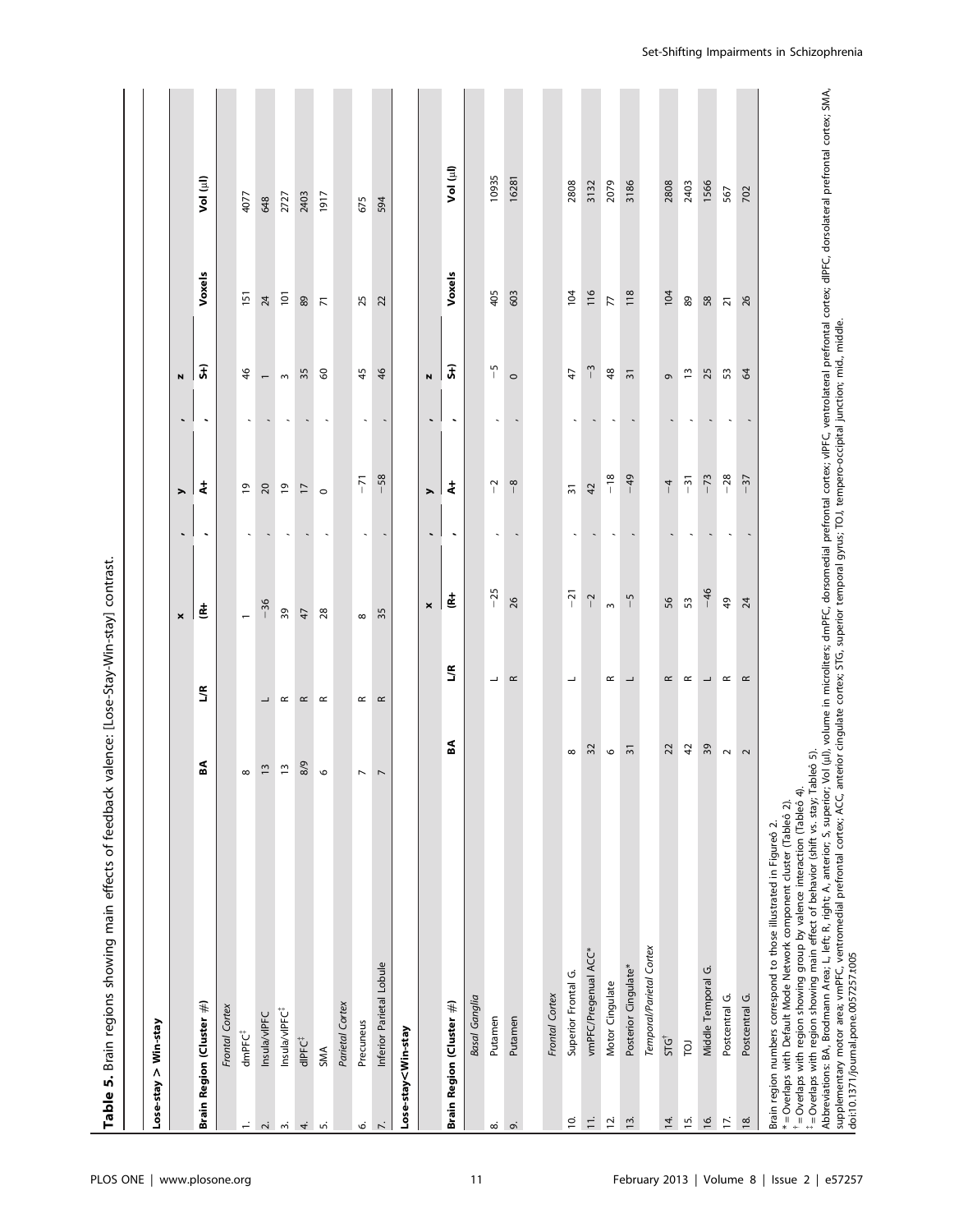

Figure 4. Brain regions showing main effects of FEEDBACK-EVOKED BEHAVIOR (stay vs. shift) on BOLD responses, in the entire sample (Talairach coordinates of each slice listed at the bottom of each panel). Decisions to shift to the alternate stimuli following negative feedback were associated with activations (relatives to stays) in (A) dmPFC, R dlPFC, R vlPFC, (B) premotor cortex, and (C) posterior parietal cortex. doi:10.1371/journal.pone.0057257.g004

and, not surprisingly, extensive connections exist between these areas and executive control nodes in the frontal cortex [64,65].

# Excessive shifting in schizophrenia patients

Whereas previous findings have pointed to perseveration in SZ patients [66,67], our results indicate that patients switch in response to valid instances of negative feedback at a rate comparable to controls. However, patients' rates of maladaptively shifting to other kinds of feedback (e.g., rewards and probabilistic errors) exceed those of controls, and thus SZ patients switch lessselectively to valid instances of negative feedback, accounting for their lower average numbers of stages achieved. This finding suggests that, rather than being perseverative in their behavior, SZ patients often have difficulty acquiring learning sets in the first place. This behavioral finding is consistent with our MRI findings that SZ patients show normal activations of vlPFC, dlPFC, and dmPFC in response to valid negative feedback, but larger than normal deactivations of vmPFC to *positive* feedback.

# Limitations of the study

The interpretations of this study are potentially limited by several factors. First, because subjects were trained prior to scanning to do the PRL task, and because the worst-performing (and, likely, most intellectually impaired) subjects were excluded from analyses, due to the low numbers of events of interest, our results do not consider cases where difficulty in acquiring and reversing discriminations was the greatest. Training was done in order to minimize frustration in subjects, and because one of our main foci was on neural activity patterns distinguishing successful reversals from failed reversals. Second, it could be argued that attenuated contrasts in SZ patients reflect reduced engagement in the task. While we cannot rule out differences in behavioral performance as contributors to differences in neural activity, it should be noted that no group differences were observed in punishment-evoked activations; that is, many neural responses, including feedback-evoked responses in some brain areas, were found to be normal in patients. Furthermore, we did not contrast event types associated with varying numbers of correct responses: we contrasted responses evoked by valid and invalid rewards and punishments, regardless of how many events of each type there were in individual subjects. Third, though the patterns of group differences in neural activity point to deficits in attentional setshifting in SZ patients, the current study lacked a direct manipulation of the information-processing/attentional demands of a shift (for example, in the manner of [68]). Future studies of PRL/rapid reinforcement learning in SZ might include such a

Table 6. Brain areas showing greater activations for lose-shifts than lose-stays.

|                |                          |           |              | $\mathbf{x}$   | $\mathbf{r}$   | y     | $\mathbf{r}$   | z              |               |               |
|----------------|--------------------------|-----------|--------------|----------------|----------------|-------|----------------|----------------|---------------|---------------|
|                | Brain Region (Cluster #) | <b>BA</b> | L/R          | $(R+$          | $\mathbf{r}$   | $A+$  | $\mathbf{r}$   | $S+$           | <b>Voxels</b> | Vol $(\mu I)$ |
|                | <b>Frontal Cortex</b>    |           |              |                |                |       |                |                |               |               |
| $\mathbf{1}$ . | dmPFC                    | 8         |              | $\overline{2}$ | $\mathbf{r}$   | 13    | $\overline{ }$ | 46             | 146           | 3942          |
| 2.             | Insula/vIPFC             | 13        | R            | 36             | $\mathbf{r}$   | 18    | $\mathbf{r}$   | 4              | 100           | 2700          |
| 3.             | dlLPFC                   | 8/9       | $\mathsf{R}$ | 46             | $\mathbf{r}$   | 19    | $\overline{1}$ | 31             | 21            | 567           |
| 4.             | SMA                      | 6         | Г            | $-24$          | $\overline{ }$ | $-3$  | $\overline{ }$ | 57             | 30            | 810           |
| 5.             | Precentral G.            | 6         | L            | $-39$          | $\overline{ }$ | $-5$  | $\overline{ }$ | 34             | 32            | 864           |
|                | Parietal/Occip. Ctx.     |           |              |                |                |       |                |                |               |               |
| 6.             | Supramarginal G.         | 40        | $\mathsf{L}$ | $-42$          | $\mathbf{r}$   | $-45$ | $\overline{1}$ | 37             | 50            | 1350          |
| 7.             | Supramarginal G.         | 40        | R            | 46             | $\overline{ }$ | $-47$ | $\overline{ }$ | 32             | 38            | 1026          |
|                | Lingual G.               | 18        | $\mathsf{R}$ | 10             | $\mathbf{r}$   | $-63$ | $\overline{ }$ | $\overline{2}$ | 72            | 1944          |
|                | Lingual G.               | 18        | L            | $-15$          | $\overline{ }$ | $-69$ | $\overline{ }$ | $-3$           | 153           | 4131          |
|                | Middle Occipital G.      | 19        | $\mathsf{R}$ | 33             | $\mathbf{r}$   | $-78$ | $\overline{ }$ | 19             | 58            | 1566          |
|                | Cuneus                   | 17        | L            | $-21$          | $\mathbf{r}$   | $-79$ | $\overline{ }$ | 22             | 70            | 1890          |
|                | Cuneus                   | 17        | $\mathsf{R}$ | 13             | $\mathbf{r}$   | $-89$ | $\mathbf{r}$   | 10             | 39            | 1053          |
|                | Cerebellum               |           |              |                |                |       |                |                |               |               |
|                | Culmen                   |           | $\mathsf{R}$ | 27             | $\mathbf{r}$   | $-51$ | $\overline{ }$ | $-11$          | 49            | 1323          |
|                | Culmen                   |           | L            | $-32$          | $\mathbf{r}$   | $-52$ | $\mathbf{r}$   | $-19$          | 36            | 972           |
|                | Uvula                    |           | L            | $-5$           | $\epsilon$     | $-72$ | $\lambda$      | $-27$          | 30            | 810           |

Brain region numbers correspond to those illustrated in Figureô 4.

Abbreviations: BA, Brodmann Area; L, left; R, right; A, anterior; S, superior; Vol (ul), volume in microliters; dmPFC, dorsomedial prefrontal cortex; vlPFC, ventrolateral prefrontal cortex; dlPFC, dorsolateral prefrontal cortex; SMA, Supplementary Motor Area; G., gyrus; mid., middle.

doi:10.1371/journal.pone.0057257.t006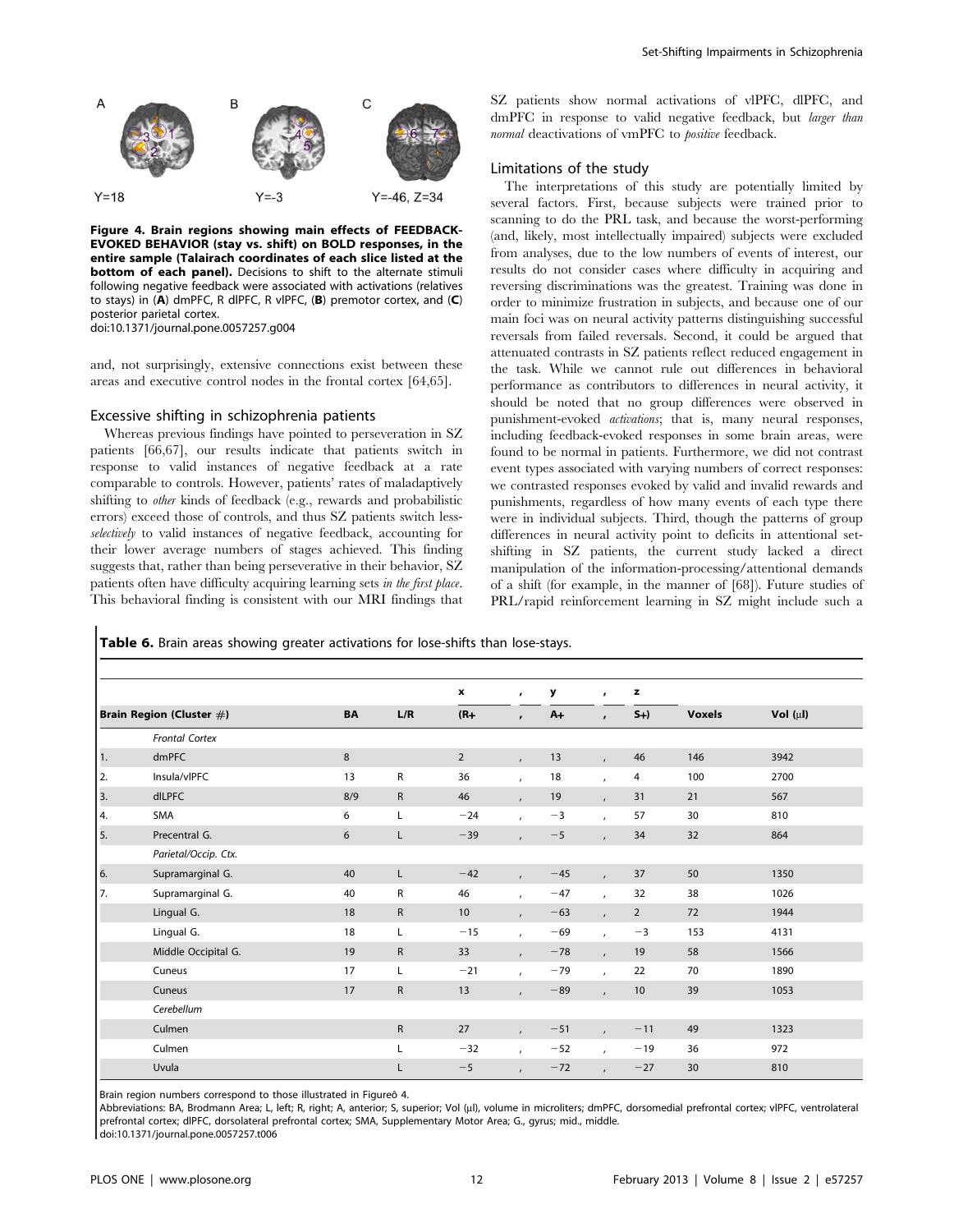

Figure 5. Responses in patients and controls in ROIs in default mode and reward networks. (A) Responses to lose-stays (relative to winstays) in default network nodes. Patients showed reduced BOLD signal contrasts between valid lose-stays and valid win-stays in two components of default networks in frontal cortex. (B) Responses to lose-shifts (relative to lose-stays) in default network nodes in default network nodes. Patients showed deactivations for lose-shifts, relative to lose-stays in right mPFC, whereas controls showed the opposite pattern. (C) Responses to negative feedback (relative to positive feedback) in left and right ventral striatum ( $\pm$ 10, 8, -4). Both patients and controls strongly deactivated left and right VS for lose-stays, relative to win-stays. (D) Deactivation of left VS, in SZ patients, in response to lose-stays (relative to win-stays) correlated significantly with clinical ratings of avolition/anhedonia. doi:10.1371/journal.pone.0057257.g005

manipulation, in order to directly examine this issue. Finally, the design of our task, with the choice presentation followed closely by the response and feedback, prevented the use of the choice presentation, response, and feedback events as independent regressors. To overcome this limitation, we identified response feedback sequences by their valence, validity, and ensuing choice, and performed second-level analyses by contrasting trials of differing valence, holding constant their validity and the ensuing behavior (e.g., a stay), or by contrasting feedback events leading to different choices (shift or stay) holding constant their valence and validity. Future studies of PRL in SZ might involve greater separation in time of choice, response, and feedback events.

Another potential confound is the fact that all of our subjects were outpatients stably-treated with antipsychotic medications, and, thus, we considered the possible impact of dopamine receptor blockade on reward-related neural responses. To determine whether group differences were attributable to the medication, rather than illness, we computed correlations between measures of brain activity and haloperidol-equivalent doses of antipsychotic drugs [51]. We observed no significant correlations between haloperidol equivalent antipsychotic drug dose and any of the neural signals showing systematic relationships with negative symptom ratings (in VS and vmPFC; see Tables S5, S6, S7, S8).

Therefore, there is little indication that antipsychotic medication status drove the observed effects of negative symptom severity; it is more likely that symptom severity drove the effect of antipsychotic use. That is, any significant correlation between reward-related brain responses and antipsychotic dose would likely be secondary to the fact that the most symptomatic patients in our study were taking the highest doses of antipsychotic medication.

Finally, because schizophrenia disproportionately affects males [69], and because men make up roughly 65% of the population of MPRC outpatient clinics (the source of our patient sample), males and females were not equally represented in our sample. Because of this unequal gender distribution, our results may not generalize completely to the population at large.

# General implications: Multiple processes in reinforcement learning are disrupted in SZ patients with motivational deficits

Our behavioral and MRI data suggest that PRL deficits in most SZ patients likely do not simply result from a simple insensitivity to negative feedback. Rather, we provide evidence that motivational deficits in schizophrenia travel with aspects of abnormal processing in three relatively distinct, functionally-defined brain circuits: 1) a network of reward processing structures, 2) a default mode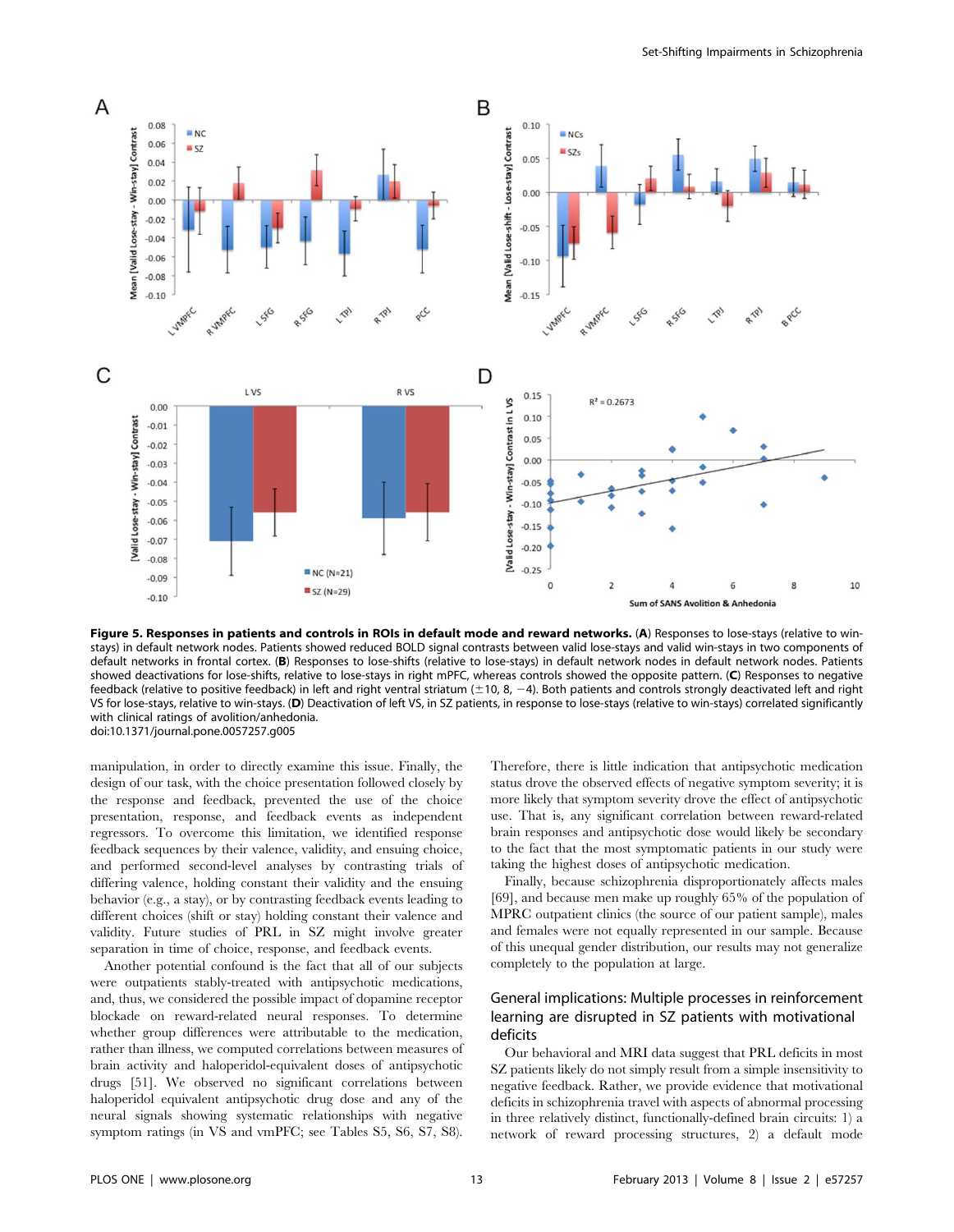network, and 3) an executive control network. In other words, an individual with SZ could show disruption in any or all of these circuits, and show poor reversal learning performance as a consequence of dysfunction in any combination of these circuits. The fact that successful reversal learning depends on the ability of these circuits to work in concert further suggests that faulty interactions among circuits and networks could be at the root of poor reversal learning performance in SZ patients-especially those with severe negative symptoms.

Given the purported role of DMN suppression in task-focused attention [20,23–25], DMN deactivations to valid instances of negative feedback evoking stays may reflect adaptive enhancements of attention to ensuing choice-feedback sequences. Importantly, even if unexpected instances of negative feedback are salient enough to result in largely normal negative prediction error signals in the striatum in SZ patients, several factors may interfere with the acquisition and maintenance of new sets in SZ: 1) unexpected instances of negative feedback may not lead to adaptive suppressions of DMN activity, and 2) instances of positive feedback may be excessively salient, leading to exaggerated suppressions of DMN activity, making reversal signals harder to detect. Recent theoretical approaches [18,19] suggest that a salience network, including ACC and anterior insula, make a critical contribution to the ability to switch between executive control and default mode brain networks. The observation that negative symptoms in SZ traveled with neural responses in components of both reward and default networks suggests that deficits in motivation exhibited by patients might not just emerge from problems of appropriately integrating outcomes or selecting actions, but rather from difficulty in coordinating processing in multiple, relatively distinct, neural networks.

In conclusion, our results provide support for the idea that patients with SZ show impaired PRL performance because they fail to adaptively modulate attention in response to salient instances of feedback. However, future studies need to investigate this issue directly by systematically manipulating uncertainty/ information-processing load in the context of reinforcement learning tasks. Given the prominent role attributed to dorsal ACC in representing the value of actions [12,70], changes in the strength of stimulus-response-reward associations are likely to be reflected in activity patterns in that region. Given that numerous studies have pointed to abnormal dACC activity in SZ associated with the performance of tasks reliant on cognitive control, future studies might attempt to integrate these findings by determining the impact of the certainty of value representations on reinforcement learning performance in SZ and associated neural signals. Such a manipulation would help to link findings related to deficits in the top-down control of attention in SZ, and impairments in the ability to learn from feedback.

# Supporting Information

Figure S1 Results of rsFC analyses. (A) Results of rsFC analyses done separately for controls. Panel A shows connectivity between medial prefrontal and posterior cingulate cortex (PCC; cut at  $x = 3$ ), whereas (B) shows connectivity between PCC seed, posterior parietal cortex and superior frontal gyrus (both bilaterally; cut at  $z = 42$ . (C) Results of rsFC analyses done separately for SZ patients. Panel A shows extended PCC region exhibiting significant connectivity with the seed regions (cut at  $x = 3$ . (**D**) SZ patients show significant connectivity between the PCC seed, posterior parietal cortex and superior frontal gyrus (both bilaterally; cut at  $z = 42$ ). (E) Results of rsFC analyses done for the entire sample. Panel E shows connectivity between medial prefrontal and posterior cingulate cortex (PCC; cut at  $x = 3$ ), whereas (F) shows connectivity between PCC seed, posterior parietal cortex and superior frontal gyrus (both bilaterally; cut at  $z = 42$ ).

(TIF)

Table S1 Results of ANOVAs examining feedback-evoked deactivations in default mode network ROIs, with factors of GROUP (patients vs. controls) and FEEDBACK-VALENCE (negative vs. positive). Analyses of variance revealed no significant GROUP×VALENCE interactions in either left or right VS, but showed main effects in both areas. In DMN ROIs, analyses of variance revealed significant GROUP×VALENCE interactions in right mPFC and right SFG (with trends toward significant interaction in PCC and left PPC). (DOC)

Table S2 Results of ANOVAs examining feedback-evoked deactivations in DMN ROIs, with factors of GROUP (patients vs. controls) and FEEDBACK-VALENCE (negative vs. positive): Comparisons of cell-means. Patients and controls showed significantly different responses to negative feedback in L PPC and to positive feedback in R SFG. (DOC)

Table S3 Results of ANOVAs examining feedback-evoked deactivations in default mode network ROIs, with factors of GROUP (patients vs. controls) and BEHAVIOR (lose-shift vs. lose-stay). Analyses of variance revealed no significant GROUP $\times$ BEHAVIOR (lose-shift vs. lose-stay) interactions in left or right VS, and no main effects in either area (Table S3). In DMN ROIs, analyses of variance revealed a significant GROUP×BEHAVIOR interaction in right mPFC. Main effects of loss-evoked behavior were observed in left mPFC, right SFG, and right PPC. Main effects of valence were observed in PCC, left PPC, and left SFG. (DOC)

Table S4 Results of ANOVAs examining behavior-evoked deactivations in DMN ROIs, with factors of GROUP (patients vs. controls) and EVOKED-BEHAVIOR (lose-shift vs. win-stay): Comparisons of cell-means. Patients and controls showed significantly different responses to lose-shifts in L SFG and to lose-stays in L PPC.

(DOC)

Table S5 Correlations between average Avolition/Anhedonia ratings and valence contrasts ([valid negative feedback-valid positive feedback]) in Network Components. Ratings for anhedonia/avolition correlated significantly with valence contrasts in two reward network nodes: vmPFC and left putamen/ventral striatum. (DOC)

Table S6 Correlations between average Avolition/Anhedonia ratings and behavior ([Lose-stay-Lose-shift]) contrasts in Network Components. Ratings for anhedonia/avolition correlated significantly with evoked-behavior contrasts ([lose-shift-lose-stay]) in left Brodmann Area 6. No other significant correlations among clinical symptom ratings and shift-evoked neural activity were observed. (DOC)

Table S7 Correlations between haloperidol-equivalent antipsychotic dose and valence contrasts in Network Components. Haloperidol-equivalent antipsychotic doses correlated significantly with valence contrasts in several DMN nodes: right mPFC, right PPC, and left SFG. No significant correlations were observed among haloperidol-equivalent antipsychotic doses and valence contrasts in VS or vmPFC.

(DOC)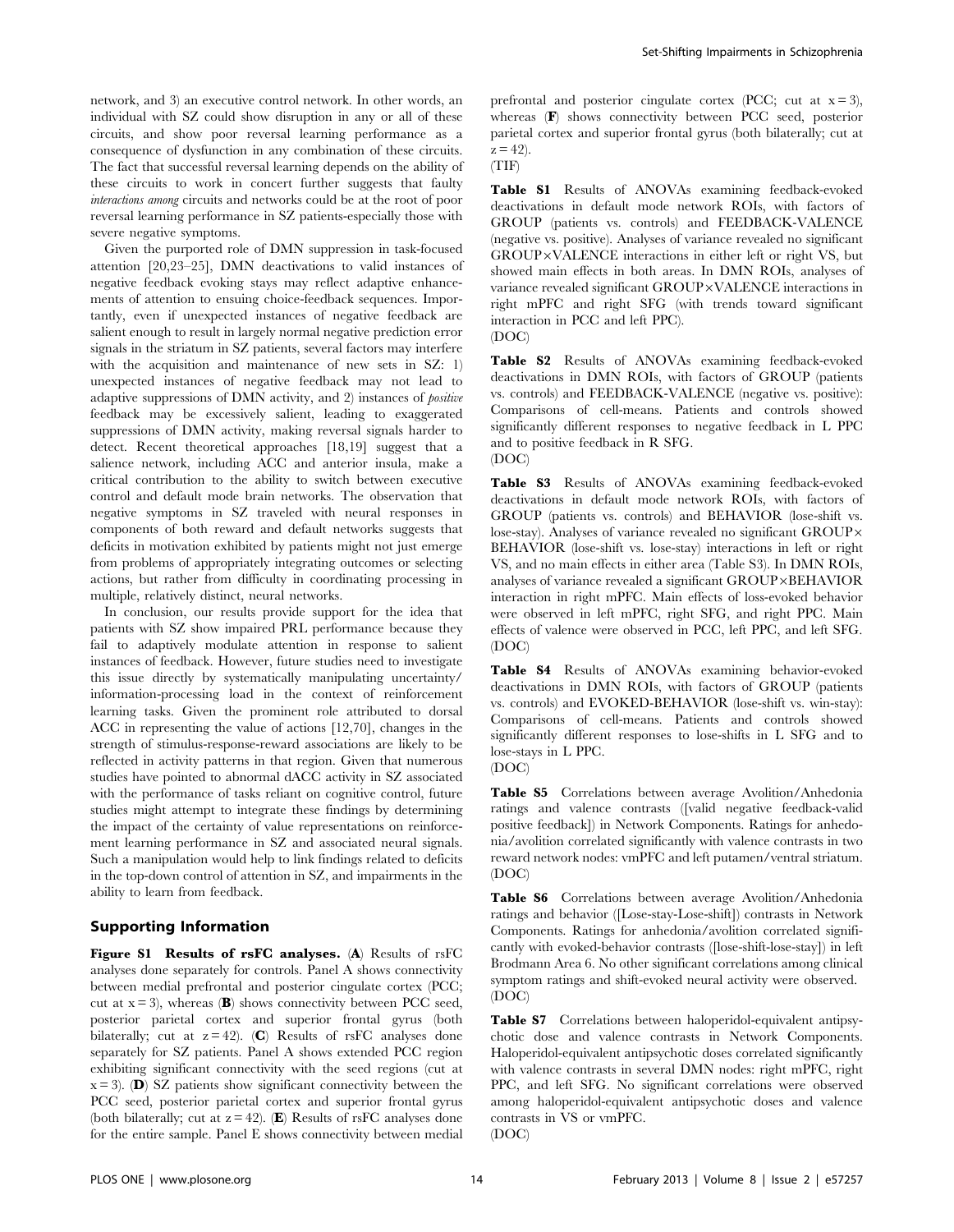Table S8 Correlations between haloperidol-equivalent antipsychotic dose and behavior ([Lose-stay-Lose-shift]) contrasts in Network Components. No significant correlations were observed among antipsychotic doses and shift-evoked neural activity in DMN nodes or ECN nodes.

(DOC)

Text S1 Supporting text and references. (DOC)

## References

- 1. Cools R, Clark L, Owen AM, Robbins TW (2002) Defining the neural mechanisms of probabilistic reversal learning using event-related functional magnetic resonance imaging. J Neurosci 22: 4563–4567.
- 2. Clark L, Bechara A, Damasio H, Aitken MR, Sahakian BJ, et al. (2008) Differential effects of insular and ventromedial prefrontal cortex lesions on risky decision-making. Brain 131: 1311–1322.
- 3. Jimura K, Konishi S, Miyashita Y (2004) Dissociable concurrent activity of lateral and medial frontal lobe during negative feedback processing. Neuroimage 22: 1578–1586.
- 4. O'Doherty JP, Dayan P, Friston K, Critchley H, Dolan RJ (2003) Temporal difference models and reward-related learning in the human brain. Neuron 38: 329–337.
- 5. Seymour B, O'Doherty JP, Dayan P, Koltzenburg M, Jones AK, et al. (2004) Temporal difference models describe higher-order learning in humans. Nature 429: 664–667.
- 6. Linke J, Kirsch P, King AV, Gass A, Hennerici MG, et al. (2009) Motivational orientation modulates the neural response to reward. Neuroimage 49: 2618– 2625.
- 7. Barbas H (2007) Flow of information for emotions through temporal and orbitofrontal pathways. J Anat 211: 237–249.
- 8. Salzman CD, Fusi S (2010) Emotion, cognition, and mental state representation in amygdala and prefrontal cortex. Annu Rev Neurosci 33: 173–202.
- 9. Haber SN, Knutson B (2010) The reward circuit: linking primate anatomy and human imaging. Neuropsychopharmacology 35: 4–26.
- 10. Waltz JA, Gold JM (2007) Probabilistic reversal learning impairments in schizophrenia: further evidence of orbitofrontal dysfunction. Schizophr Res 93: 296–303.
- 11. Gold JM, Waltz JA, Prentice KJ, Morris SE, Heerey EA (2008) Reward Processing in Schizophrenia: A Deficit in the Representation of Value. Schizophr Bull 34: 835–847.
- 12. Rushworth MFS (2008) Intention, Choice, and the Medial Frontal Cortex. Ann. N.Y. Acad. Sci. 1124: 181–207.
- 13. Knutson B, Taylor J, Kaufman M, Peterson R, Glover G (2005) Distributed neural representation of expected value. J Neurosci 25: 4806–4812.
- 14. Waltz JA, Frank MJ, Robinson BM, Gold JM (2007) Selective reinforcement learning deficits in schizophrenia support predictions from computational models of striatal-cortical dysfunction. Biological Psychiatry 62: 756–764.
- 15. Waltz JA, Frank MJ, Wiecki TV, Gold JM (2011) Altered probabilistic learning and response biases in schizophrenia: Behavioral evidence and neurocomputational modeling. Neuropsychology 25: 86–97.
- 16. Waltz JA, Schweitzer JB, Ross TJ, Kurup PK, Salmeron BJ, et al. (2010) Abnormal responses to monetary outcomes in cortex, but not in the basal ganglia, in schizophrenia. Neuropsychopharmacology 35: 2427–2439.
- 17. Fox MD, Zhang D, Snyder AZ, Raichle ME (2009) The global signal and observed anticorrelated resting state brain networks. J Neurophysiol 101: 3270– 3283.
- 18. Bressler SL, Menon V (2010) Large-scale brain networks in cognition: emerging methods and principles. Trends Cogn Sci 14: 277–290.
- 19. Menon V, Uddin LQ (2010) Saliency, switching, attention and control: a network model of insula function. Brain Struct Funct 214: 655–667.
- 20. Hahn B, Ross TJ, Yang Y, Kim I, Huestis MA, et al. (2007) Nicotine enhances visuospatial attention by deactivating areas of the resting brain default network. J Neurosci 27: 3477–3489.
- 21. Raichle ME, MacLeod AM, Snyder AZ, Powers WJ, Gusnard DA, et al. (2001) A default mode of brain function. Proc Natl Acad Sci USA 98: 676–682.
- 22. Greicius MD, Supekar K, Menon V, Dougherty RF (2009) Resting-state functional connectivity reflects structural connectivity in the default mode network. Cereb Cortex 19: 72–78.
- 23. Weissman DH, Roberts KC, Visscher KM, Woldorff MG (2006) The neural bases of momentary lapses in attention. Nat Neurosci 9: 971–978.
- 24. Eichele T, Debener S, Calhoun VD, Specht K, Engel AK, et al. (2008) Prediction of human errors by maladaptive changes in event-related brain networks. Proc Natl Acad Sci USA 105: 6173–6178.
- 25. Drummond SP, Bischoff-Grethe A, Dinges DF, Ayalon L, Mednick SC, et al. (2005) The neural basis of the psychomotor vigilance task. Sleep 28: 1059–1068.
- 26. Whitfield-Gabrieli S, Thermenos HW, Milanovic S, Tsuang MT, Faraone SV, et al. (2009) Hyperactivity and hyperconnectivity of the default network in

# Acknowledgments

Clinical staff at the Maryland Psychiatric Research Center (MPRC) and NIDA-IRP performed screening and evaluation of research participants. Sharon August, Leeka Hubzin, and Lindsay Phebus assisted with neuropsychological testing of research participants.

#### Author Contributions

Conceived and designed the experiments: JAW TJR JMG EAS. Performed the experiments: ZK JAW BJS. Analyzed the data: JAW ZK TJR RPM. Wrote the paper: JAW JMG TJR EAS ZK BJS RPM.

schizophrenia and in first-degree relatives of persons with schizophrenia. Proc Natl Acad Sci USA 106: 1279–1284.

- 27. Pomarol-Clotet E, Salvador R, Sarro S, Gomar J, Vila F, et al. (2008) Failure to deactivate in the prefrontal cortex in schizophrenia: dysfunction of the default mode network? Psychol Med 38: 1185–1193.
- 28. Anticevic A, Cole MW, Murray JD, Corlett PR, Wang XJ, et al. (2012) The role of default network deactivation in cognition and disease. Trends Cogn Sci 16: 584–592.
- 29. Woodward ND, Rogers B, Heckers S (2011) Functional resting-state networks are differentially affected in schizophrenia. Schizophr Res 130: 86–93.
- 30. Minzenberg MJ, Laird AR, Thelen S, Carter CS, Glahn DC (2009) Metaanalysis of 41 functional neuroimaging studies of executive function in schizophrenia. Arch Gen Psychiatry 66: 811–822.
- 31. Oldfield RC (1971) The assessment and analysis of handedness: the Edinburgh inventory. Neuropsychologia 9: 97–113.
- 32. DeRenzo EG, Conley RR, Love R (1998) Assessment of capacity to give consent to research participation: state-of-the-art and beyond. J Health Care Law Policy 1: 66–87.
- 33. First MB, Spitzer RL, Gibbon M, Williams JBW (1997) Structured Clinical Interview for DSM-IV- Axis I Disorders (SCID-I). Washington, DC: American Psychiatric Press.
- 34. Pfohl B, Blum N, Zimmerman M (1997) Structured Interview for DSM-IV personality (SID-P). Washington, DC: American Psychiatric Press.
- 35. Wechsler D (1999) Wechsler Abbreviated Scale of Intelligence (WASI). San Antonio TX: The Psychological Corporation.
- 36. Wechsler D (2001) Wechsler Test of Adult Reading (WTAR). San Antonio, TX: The Psychological Corporation.
- 37. Randolph C, Tierney MC, Mohr E, Chase TN (1998) The Repeatable Battery for the Assessment of Neuropsychological Status (RBANS): preliminary clinical validity. J Clin Exp Neuropsychol 20: 310–319.
- 38. Wilk CM, Gold JM, McMahon RP, Humber K, Iannone VN, et al. (2005) No, it is not possible to be schizophrenic yet neuropsychologically normal. Neuropsychology 19: 778–786.
- 39. Chapman LJ, Chapman JP, Raulin ML (1976) Scales for physical and social anhedonia. J Abnorm Psychol 85: 374–382.
- 40. Andreasen NC (1984) The Scale for the Assessment of Negative Symptoms (SANS). Iowa City, IA: University of Iowa.
- 41. Overall JE, Gorman DR (1962) The Brief Psychiatric Rating Scale. Psychological Reports 10: 799–812.
- 42. Addington D, Addington J, Maticka-Tyndale E, Joyce J (1992) Reliability and validity of a depression rating scale for schizophrenics. Schizophr Res 6: 201– 208.
- 43. Deichmann R, Gottfried JA, Hutton C, Turner R (2003) Optimized EPI for fMRI studies of the orbitofrontal cortex. Neuroimage 19: 430–441.
- 44. Weiskopf N, Hutton C, Josephs O, Deichmann R (2006) Optimal EPI parameters for reduction of susceptibility-induced BOLD sensitivity losses: a whole-brain analysis at 3 T and 1.5 T. Neuroimage 33: 493–504.
- 45. Cox RW (1996) AFNI: software for analysis and visualization of functional magnetic resonance neuroimages. Comput Biomed Res 29: 162–173.
- 46. Friston KJ (1996) Statistical parametric mapping and other analysis of functional imaging data, in Brain Mapping: The Methods, A.W. . Toga and J.C. . Mazziotta, Editors. Academic Press: San Diego, CA. p. 363–385.
- 47. Fox MD, Snyder AZ, Vincent JL, Corbetta M, Van Essen DC, et al. (2005) The human brain is intrinsically organized into dynamic, anticorrelated functional networks. Proc Natl Acad Sci USA 102: 9673–9678.
- 48. Lund TE, Madsen KH, Sidaros K, Luo WL, Nichols TE (2006) Non-white noise in fMRI: does modelling have an impact? Neuroimage 29: 54–66.
- 49. Ashburner J, Friston K (2004) Image Segmentation, in Human Brain Function, R.S.J. . Frackowiak, Editor. Academic Press: San Diego, CA. p. 695–706.
- 50. Hong LE, Gu H, Yang Y, Ross TJ, Salmeron BJ, et al. (2009) Association of nicotine addiction and nicotine's actions with separate cingulate cortex functional circuits. Arch Gen Psychiatry 66: 431–441.
- 51. Andreasen NC, Pressler M, Nopoulos P, Miller D, Ho BC (2010) Antipsychotic dose equivalents and dose-years: a standardized method for comparing exposure to different drugs. Biological Psychiatry 67: 255–262.